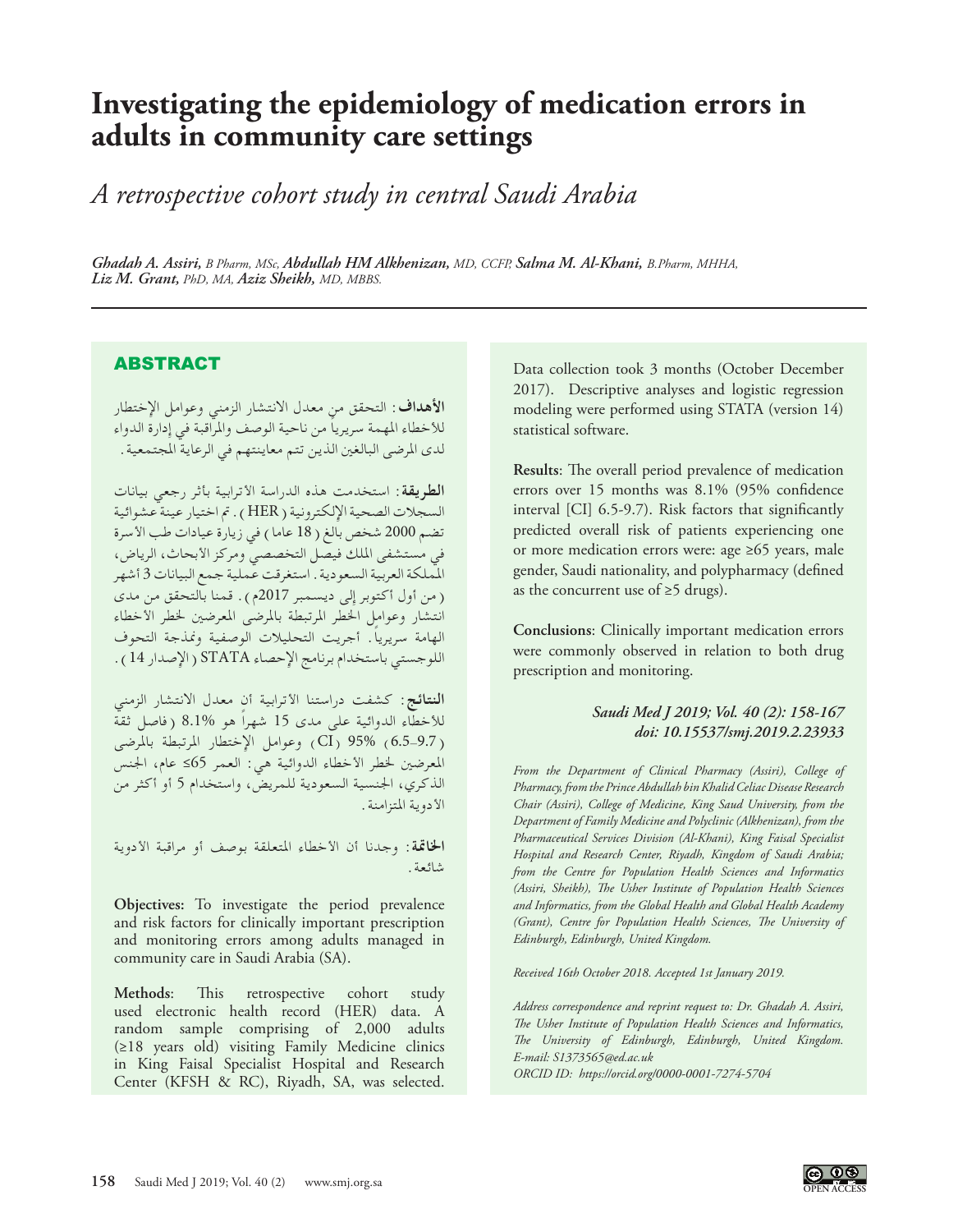Patient safety is a publi[c](#page-8-0) concern in healthcare systems across the world.<sup>1</sup> Medication errors are a major problem across care estringe including home major problem across care settings, including home, ambulatory, and primary care (henceforth community) settings[.1](#page-8-0) The World Health Organization (WHO) has identified medication errors as key focus areas for the enhancement of patient safety in community settings.<sup>2</sup> A recent systematic review revealed considerable variations in the prevalence rates of medication errors in community settings. This result, at least in part, reflects variations in: i) the definitions of medication errors used in studies, ii) the populations studied, iii) the methodologies employed for error detection, and iv) the outcome measures studied[.3](#page-9-1) This systematic review also highlighted the absence of studies focusing on medication errors in community settings in the Kingdom of Saudi Arabia (KSA). The pharmacist-led information technology intervention for medication errors (PINCER) trial is among the world's first randomized studies that aimed to reduce the risk of medication errors in general practice. A validated tool for the measurement of medication errors was developed by Avery et al $4$  and was used in the PINCER trial in the United Kingdom (UK). This trial shows that the PINCER intervention is more effective than simple feedback for reduction of the numbers of patients at risk from prescribing and monitoring errors in general practice.

The objectives of this study were to investigate the epidemiology of clinically important errors in medicine management, as defined by the PINCER trial<sup>[4](#page-9-2)</sup> and risk factors for clinically important errors among adults managed in community care in SA.

**Methods.** The current study was divided into 3 phases: a feasibility phase, pilot retrospective cohort phase, and retrospective cohort study. The feasibility phase involved the identification of sites in SA with ambulatory electronic health record (EHR) data for the investigation of issues pertaining to the accessibility and completeness of data, and which provided the opportunity for the dataset to be used in outcome evaluation (**Table 1**). The PINCER trial focused

**Disclosure**. Authors have no conflict of interests, and the work was not supported or funded by any drug company. The project was financially supported by the Prince Abdullah bin Khalid Celiac Disease Research Chair, Vice Deanship of Scientific Research, King Saud University, Riyadh, Kingdom of Saudi Arabia.

on a pre-specified list of clinically important errors in prescription and monitoring stages of medicine management.<sup>[4](#page-9-2)</sup>

The pilot phase involved testing: i) sample generation, ii) data extraction, and iii) outcome assessment on a randomly selected sample of 200 patients. This article focuses on the pilot phase and the main retrospective cohort study.

The research protocol, data collection sheet, and waiver of informed consent (in place of individual informed consent) were approved by the Clinical Research Committee and the Research Ethics Committee (REC) of the Office of Research Affairs, King Faisal Specialist Hospital and Research Center (KFSH & RC), Riyadh (project # 2171 060), KSA.

Several ambulatory care centers in Riyadh were contacted for fieldwork selection. Family Medicine clinics in KFSH & RC, Riyadh, SA were selected.

A random sample of patients visiting the Family Medicine clinics in KFSH & RC was generated, and the follow-up was performed retrospectively over the 15 months before data extraction. Data collection took 3 months (October 2017 to December 2017). Electronic records were selected using a random number table that was generated using the "simple random sample without replacement" function in STATA (version 14).

The inclusion criteria were: i) Saudi and non-Saudi adults aged 18 years or older, ii) patients who had been registered with the Family Medicine clinics at KFSH & RC for at least 15 months prior to data extraction, and iii) patients recorded as receiving at least one prescribed or over-the-counter (OTC) medication. These medications were checked against the Saudi Food and Drug Authority (FDA) list of human medications and were subsequently classified into prescription or OTC medications[.5](#page-9-3) Patient records were excluded if they did not fulfill the inclusion criteria.

The patients' recorded baseline characteristics were as follows: i) age, ii) gender, iii) nationality (Saudi, non-Saudi), iv) diagnosis or underlying conditions, v) OTC medication use recorded at any point during the 15 months, and vi) polypharmacy  $(\geq 5$  medications at any point during the 15 months). The exposures of interest were the risk factors, and prescription and/or OTC drug.

The outcome variables were: i) period prevalence of the primary, secondary, composite secondary, and revised updated outcome measures, ii) patient and medication-related risk factors (age, gender, nationality, polypharmacy and OTC medicine use), and iii) physician-related risk factors: age (18-50 years, ≥51 years), gender, nationality (Saudi, non-Saudi), number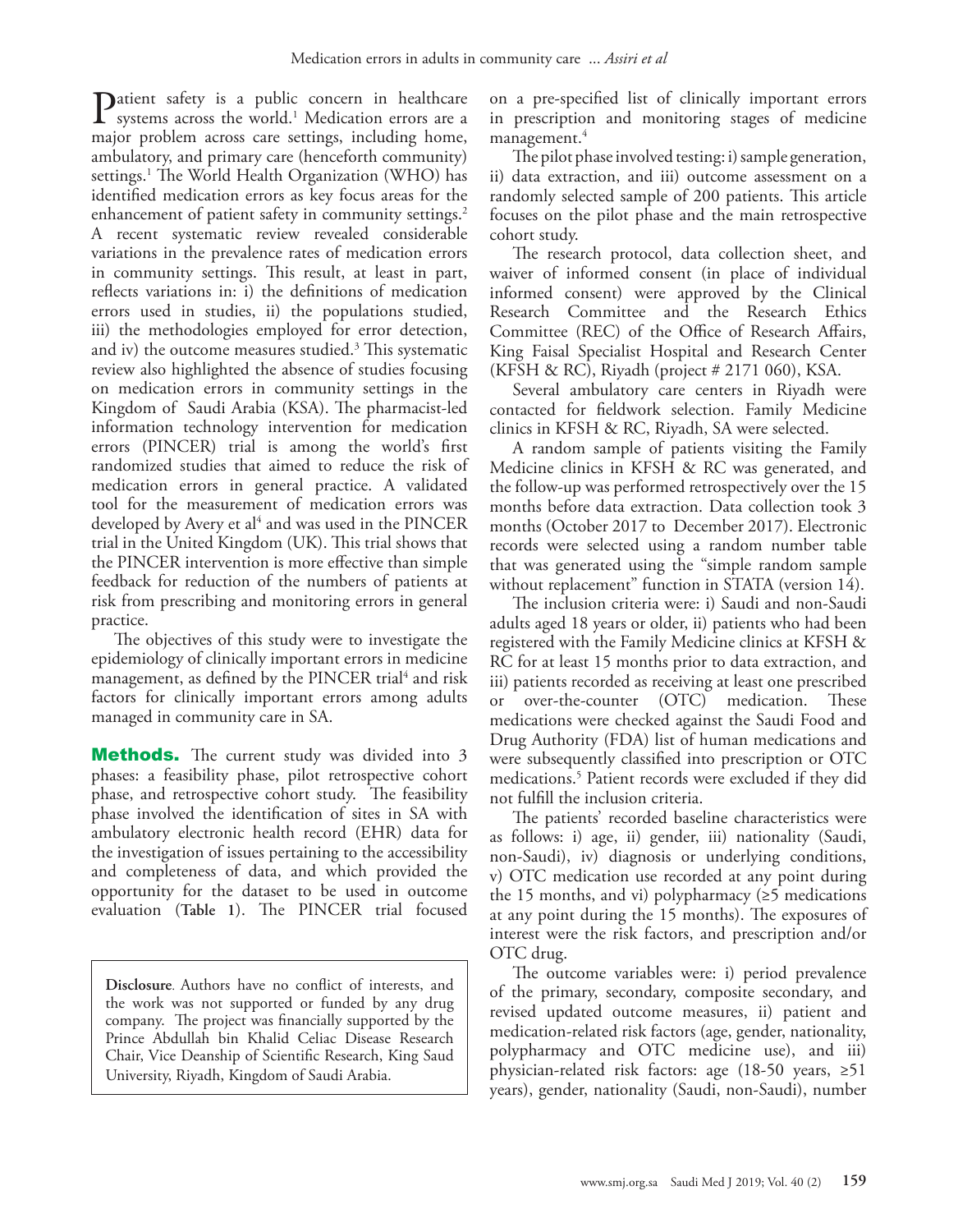

| Outcome measures                                                                                                                                 |
|--------------------------------------------------------------------------------------------------------------------------------------------------|
| Primary outcomes                                                                                                                                 |
| 1. Patients with a history of peptic ulcer who have been prescribed a non-selective, NSAID without co-prescription of a PPI                      |
| 2. (2a) Patients with asthma who have been prescribed a beta-blocker                                                                             |
| 3. Patients aged 75 years and older who have been prescribed an ACE, or a loop diuretic long-term, who have not had a computer-recorded          |
| check of their renal function and electrolytes in the previous 15 months                                                                         |
| Secondary outcomes                                                                                                                               |
| (2b) Patients with asthma (and no history of CHD) who had been prescribed a beta-blocker                                                         |
| 4. Proportion of women with a past medical history of venous or arterial thrombosis who had been prescribed the combined oral contraceptive      |
| pill                                                                                                                                             |
| 5. Patients receiving methotrexate for at least 3 months who had not had a full blood count recorded (5a), or liver function test (5b), in the   |
| previous 3 months                                                                                                                                |
| 6. Patients receiving warfarin for at least 3 months who had not had a recorded check of their INR in the previous 12 weeks                      |
| 7. Patients receiving lithium for at least 3 months who had not had a recorded check of their lithium concentrations in the previous 3 months    |
| 8. Patients receiving amiodarone for at least 6 months who had not had a thyroid function test in the previous 6 months                          |
| 9. Patients receiving prescriptions of methotrexate without instructions that the drug should be taken every week                                |
| 10. Patients receiving prescriptions of amiodarone for at least 1 month who are receiving a dose of more than 200 mg per day                     |
| Composite secondary outcome measures                                                                                                             |
| 11. Patients with at least one prescription problem (a combination of outcome measures #1,# 2, or# 4)                                            |
| 12. Patients with at least one monitoring problem (a combination of outcome measures #3, #5, #6, #7, and #8)                                     |
| Additional revised updated outcome measures                                                                                                      |
| 13. Prescription of an oral NSAID, without co-prescription of an ulcer-healing drug, to a patient aged ≥ 65 years                                |
| 14. Prescription of an anti-platelet drug, without co-prescription of an ulcer-healing drug, to a patient with a history of peptic ulceration    |
| 15. Prescription of warfarin or NOAC in combination with an oral NSAID                                                                           |
| 16. Prescription of warfarin or NOAC and an anti-platelet drug in combination, without co-prescription of an ulcer-healing drug                  |
| 17. Prescription of aspirin in combination with another anti-platelet drug, without co-prescription of an ulcer-healing drug                     |
| 18. Prescription of a long-acting beta-2 agonist inhaler (excluding combination products with inhaled corticosteroid) to a patient with asthma   |
| who is not also prescribed an inhaled corticosteroid                                                                                             |
| 19. Prescription of an oral NSAID to a patient with heart failure                                                                                |
| 20. Prescription of antipsychotics for >6 weeks in a patient aged $\geq$ 65 years with dementia but not psychosis                                |
| 21. Prescription of an oral NSAID to a patient with eGFR <45                                                                                     |
| ACE - angiotensin converting, beta-blocker - beta-blocker, CHD - coronary heart disease, eGFR - estimated glomerular filtration rate,            |
| INR - international normalized ratio, NOAC - new oral anti-coagulant, NSAID - non-steroidal anti-inflammatory drug, PPI - proton-pump inhibitor, |
| Outcome number 2 has two parts: (2a) and (2b).                                                                                                   |
|                                                                                                                                                  |

of physicians involved in a patient's care (one, more than one), certification (American, British, Canadian, Jordanian, or none), and number of years of experience (1-9 years or  $\geq 10$  years). For details on the primary, secondary, composite secondary, and revised updated outcome measures are summarize in **Table 1**. [4,](#page-9-2)[6](#page-9-4)

We then compared the results of the cohort study with the baseline results of the UK PINCER trial,<sup>4</sup> which were derived through QResearch database interrogation.<sup>[7](#page-9-5)</sup>

*Data sources/measurement.* After the selection of a random sample from the Family Medicine clinics, in-depth EHR screening, involving the assessment of diagnostic, medication list, and laboratory data, was conducted.

*Development of a data collection tool and process.*  A paper-based data collection form was used to extract summary descriptions of all the relevant information available in the EHRs to gather each patient's demographics and outcome measures (**Appendix 1**). The information obtained was transferred to an Excel spreadsheet for analysis. The electronic data sheet was stored in a password-protected computer and no patient-identifying information was recorded.

Manual data extraction from the EHRs, involving 200 records, was independently undertaken for the pilot retrospective study. For the main cohort study, data extraction was performed for all 2,000 records, while a second trained reviewer undertook the independent assessment of a random 10% of the sample of records.<sup>[8](#page-9-6)[,9](#page-9-7)</sup> Any discrepancy or disagreement was discussed and resolved through double-checking of records or arbitration if a decision could not be reached.

To reduce the risk of selection bias in sampling, simple random sampling was employed. The independent evaluation of a sample of records was designed to minimize the risk of information bias.<sup>10</sup>

For the cohort study, the largest sample size that was feasible given: i) the time available, ii) resources, iii) research team number, and iv) the manual method employed for data extraction resulted in a total of 2,000 records. A sample size of 10% or more of the major study size is commonly deemed adequate for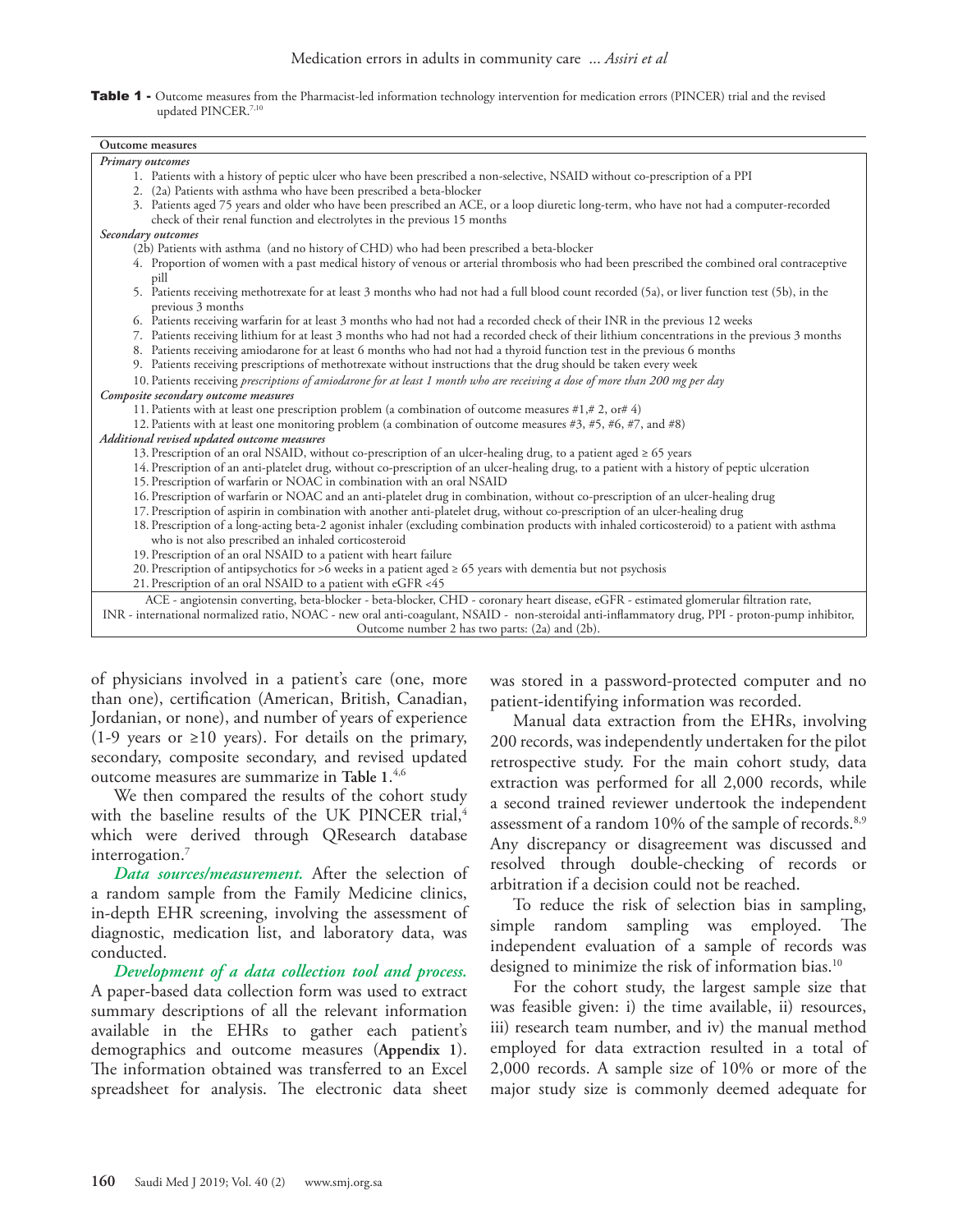pilot studies; $^{11}$  $^{11}$  $^{11}$  thus, 200 patient records were randomly selected for the pilot phase.

*Data access and data cleaning methods.* Data access and cleaning methods were used as per the PINCER trial protocol.[6](#page-9-4)[,7](#page-9-5) The electronic data sheet was checked for errors in data entry, outliers, and missing data. An inventory of medical record numbers and each patient's code number was used to ensure that the same patient was not included in the dataset more than once.

*Statistical analysis.* Microsoft Excel was used to manage and process data; STATA (version 14) was used to analyze the data.

The overall period prevalence rate of patients with at least one error was calculated as: "the number of patients experiencing one or more medication error at any time during the 15-month period (numerator)/ the total number of patients in the study population (denominator)"[.12](#page-9-10)

The overall period prevalence rate of medication errors was calculated as follows: "the number of medication errors at any time during the 15-month period (numerator)/the total number of patients in the study population (denominator)".

The prevalence of each outcome measure was described using: i) numerators, ii) denominators, and iii) percentages at patient level, as detailed in the PINCER trial protocol. $6,7$  $6,7$  To illustrate patients' demographic characteristics and diagnoses, descriptive statistics in terms of frequency counts and proportions were used. To evaluate the association between the risk factors and outcomes, we performed logistic regression modeling. The results of the regression analysis were presented in terms of odds ratios (OR) with their 95% confidence intervals (CIs). For logistic regression modeling, the dependent variable was defined as the presence/absence of the outcome or, more fully, the presence/absence of patients at risk of clinically important errors. To determine the agreement between the 2 independent data extractors, a Kappa coefficient was calculated. A Kappa score: is a measure of inter-rater agreement for categorical variables.[13](#page-9-11) Landis and Koch suggested that a Kappa value lower than 0.40 denotes poor-to-fair agreement, 0.41-0.60 moderate agreement, 0.61-0.80 substantial agreement, and 0.81-1.00 almost-perfect agreement.<sup>14</sup>

This study follows the STrengthening the Reporting of OBservational studies in Epidemiology (STROBE) checklist<sup>15</sup> and the REporting of studies Conducted using Observational Routinely-collected health Data (RECORD) Statement (**Appendix 2**) for reporting the findings.16

**Results.** Family Medicine clinics in KFSH & RC were selected following the feasibility assessment. Five hundred records meeting the inclusion criteria were reviewed. All the necessary information from each patient's record was available in the Integrated Clinical Information System. In the feasibility study, all the outcomes were observed at least once in a total of 500 patients, except for outcomes 7, 8, and 10 (**Table 1**). However, none of the outcome measures were excluded from the pilot and main studies, because it was considered possible that outcomes 7, 8, and 10 may appear when screening a higher number of records.

The findings from this phase of the research indicated that the pilot study was feasible and likely to provide a random sample, and all the information needed for the outcomes was available in one system. Continuation to the pilot and main phases of the study was therefore initiated without the exclusion of any of the outcome measures.

*Pilot retrospective study*. In the pilot retrospective study, a random sample of 200 records was selected from the Family Medicine clinics in KFSH & RC. The overall period prevalence rate of patients with at least one medication error over 15 months was 10% (95% CI 5.8-14.2). The overall period prevalence rate of medication errors over 15 months was 16% (95% CI 8.2-23.8). The pilot study suggested that clinically important errors commonly occurred in the medicine management of adults. The highest risk of prescription errors was observed in asthma patients who had been prescribed a ß-blocker. A monitoring error was found in one patient receiving lithium for at least 3 months; the patient did not have a recorded check of their lithium concentrations in the previous 3 months. Risk factors that significantly predicted the overall proportion of patients at the risk of medication errors were age  $\geq 65$ years and OTC medication use; however, the obtained data suggested that other factors may be identified in the larger planned follow-up study.

*The main retrospective cohort study.* A total of 4,398 patients visited the Family Medicine department one month prior to data collection. The required information from 2,000 electronic records was collected after the exclusion of patients who do not meet the inclusion criteria (**Figure 1**).

The percentage of adults in the age range 18-64 years was 83.85% and the percentage of those aged 65 years or older was 16.15%. The majority of the study population was of Saudi nationality (67.2%). **Table 2** summarizes the participants' characteristics. The agreement between the 2 independent data extractors dealing with the 200 EHRs was substantial (Kappa 0.8). All discrepancies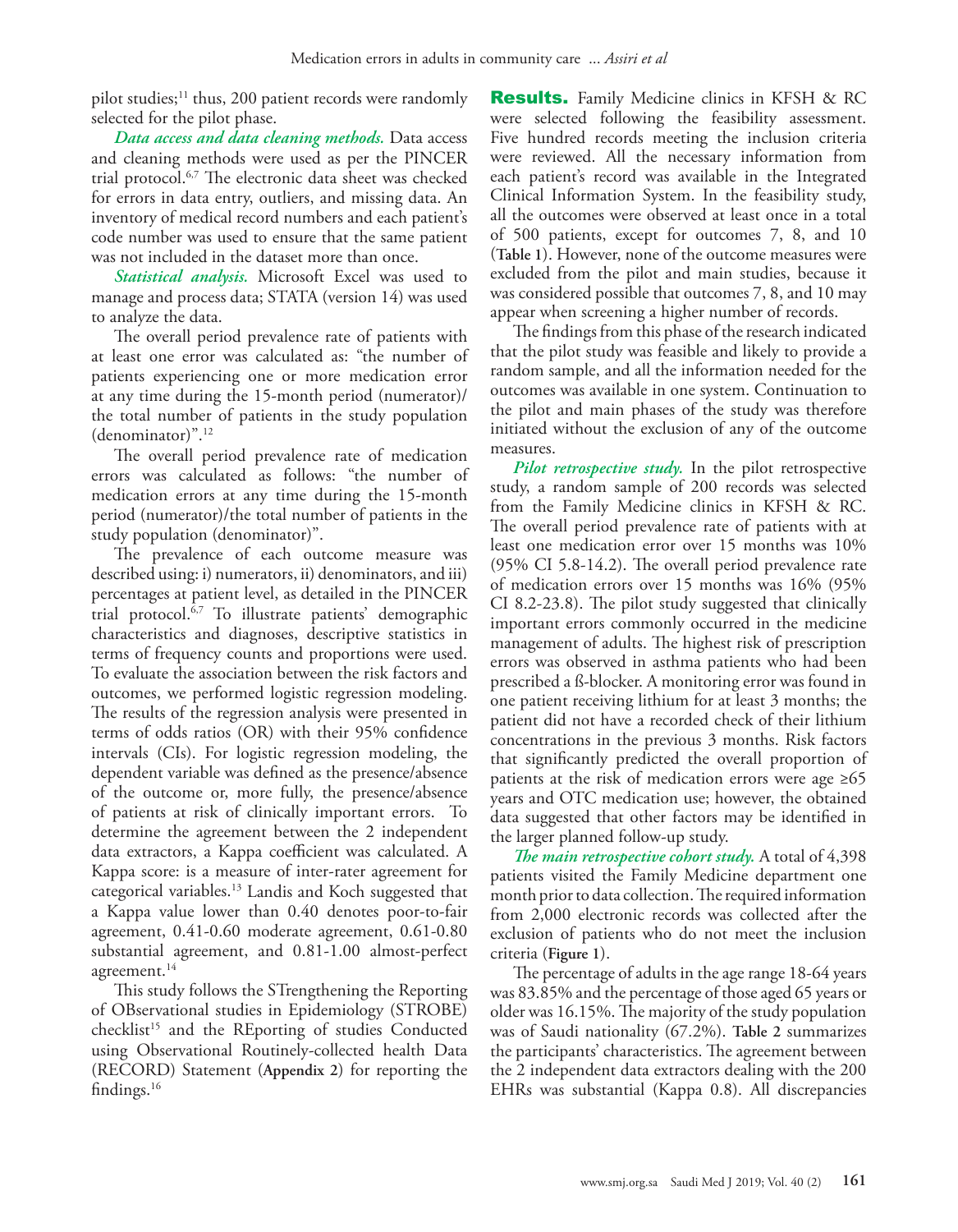

Figure 1 - Cohort study flowchart outlines and sample enrollment.

were resolved by discussion and the double-checking of records.

**Table 3** summarizes the prevalence of each outcome measure. A total of 162 prescribing/monitoring errors were found during the study period. The overall period prevalence of patients with at least one medication error over 15 months was 5.85% (95% CI 4.8-6.9), while the overall period prevalence of medication errors over 15 months was 8.1% (95% CI 6.5-9.7).

Risk factors that significantly predicted the overall proportion of patients at risk of experiencing medications errors were: i) age of ≥65 years, ii) male gender, iii) Saudi nationality, and iv) using ≥5 drugs (**Table 4**). Risk factors that significantly predicted the overall proportion of patients who were at risk of experiencing medication errors were physicians' male gender and Saudi nationality (**Table 5**). **Table 5** also summarizes the risk factors for individual errors.

**Discussion.** Clinically important errors were observed commonly in medicine management. A random sample of 2,000 patient records was selected, resulting in the identification of 162 clinically important errors in medicine management. The overall period prevalence of patients with at least one medication error

Table 2 - Cohort study participants' demographic characteristics.

| Variables                                            | (%)<br>$\mathbf n$ |
|------------------------------------------------------|--------------------|
| Age (years)                                          |                    |
| 18-64                                                | 1,677 (83.9)       |
| >65                                                  | 323 (16.2)         |
| Mean                                                 | 49.9               |
| 95% confidence intervals                             | 48.2 to 49.6       |
| Gender                                               |                    |
| Male                                                 | 698 (34.9)         |
| Female                                               | 1,302(65.1)        |
| Nationality                                          |                    |
| Saudi                                                | 1,344 (67.2)       |
| Non-Saudi                                            | 656 (32.8)         |
| Polypharmacy                                         |                    |
| Yes: $\geq$ 5 medications                            | 1,115 (55.8)       |
| No: 1-4 medications                                  | 885 (44.3)         |
| OTC medicines                                        |                    |
| Yes: using OTC                                       | 1,899 (95.0)       |
| No: not using OTC                                    | 101(5.1)           |
| Diagnosis                                            |                    |
| Cardiac and vascular disorder                        |                    |
| Cardiac arrhythmias                                  | 18<br>(0.9)        |
| Dyslipidemia                                         | 819 (41.0)         |
| Essential hypertension                               | 816 (40.8)         |
| Heart failure                                        | 14(0.7)            |
| Ischemic heart disease                               | 69<br>(3.5)        |
| Pulmonary disorder                                   |                    |
| Asthma                                               | 250 (12.5)         |
| <b>COPD</b>                                          | 5(0.3)             |
| Rhinitis                                             | 324 (16.2)         |
| Psychiatric disorder                                 |                    |
| Depression                                           | 164<br>(8.2)       |
| Dementia                                             | 17<br>(0.9)        |
| Gastrointestinal disorder                            |                    |
| Ulcer                                                | 5<br>(0.3)         |
| Gastritis                                            | 90<br>(4.5)        |
| History of Helicobacter pylori                       | 22<br>(1.1)        |
| Renal disorder                                       |                    |
| Chronic kidney disease                               | 60<br>(3.0)        |
| Arthritic disorder                                   |                    |
| Osteoarthritis                                       | 180<br>(9.0)       |
| Osteoporosis                                         | 44<br>(2.2)        |
| Endocrine disorder                                   |                    |
| Hypo/hyperthyroidism                                 | 353 (17.7)         |
| Diabetes mellitus                                    | 595 (29.8)         |
| OTC - over-the-counter (medications), COPD - chronic |                    |
| obstructive pulmonary disease                        |                    |

over 15 months was 5.85% (95% CI 4.8-6.9), while the overall period prevalence of medication errors was 8.1% (95% CI 6.5-9.7). The highest risk of prescription errors was in Outcome 2a: 'patients with asthma who had been prescribed a ß-blocker'. However, for monitoring errors, the highest risk was in Outcome 7: 'patients receiving lithium for at least 3 months, who did not have a recorded check of their lithium concentrations in the previous 3 months'.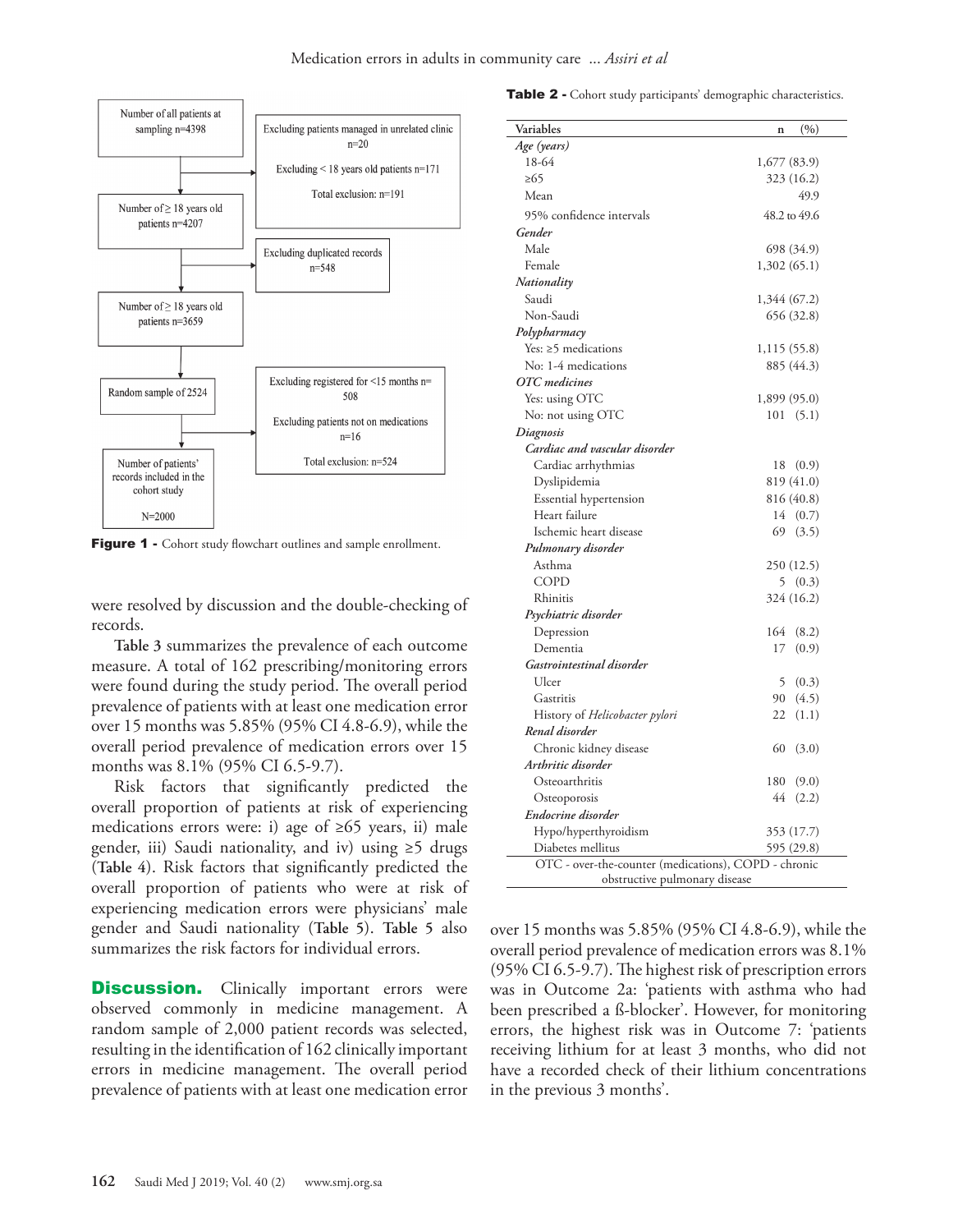Table 3 - Cohort study period prevalence of each primary, secondary, composite and revised updated outcome measure described using numerators, denominators, and percentage, at patient level.

| Outcome measures                                                                                                                                                                                          | Numerator                                              | Denominator                           | Proportion of each outcome<br>95% confidence interval |
|-----------------------------------------------------------------------------------------------------------------------------------------------------------------------------------------------------------|--------------------------------------------------------|---------------------------------------|-------------------------------------------------------|
| Primary outcomes<br>1. Patients with a history of peptic ulcer who have been prescribed a non-<br>selective NSAID without co-prescription of a PPI                                                        | $\boldsymbol{0}$                                       | 4                                     | $\boldsymbol{0}$                                      |
| (2a) Patients with asthma who have been prescribed a beta-blocker<br>3. Patients aged 75 years and older who have been prescribed an ACE                                                                  | 7<br>$\theta$                                          | 13<br>11                              | 53.8; 95% CI 25.5 to 85.2<br>$\theta$                 |
| inhibitor or a loop diuretic long-term, who have not had a computer-recorded<br>check of their renal function and electrolytes in the previous 15 months<br>Secondary outcomes                            |                                                        |                                       |                                                       |
| (2b) Patients with asthma (and no history of CHD) who had been prescribed<br>a beta-blocker                                                                                                               | 21                                                     | 241                                   | 8.7; 95% CI 5.1 to 12.3                               |
| 4. Proportions of women with a past medical history of venous or arterial<br>thrombosis who had been prescribed the combined oral contraceptive pill                                                      | $\mathbf{0}$                                           | 4                                     | $\boldsymbol{0}$                                      |
| 5. Patients receiving methotrexate for at least 3 months who had not had a<br>full blood count recorded (5a), or liver function test (5b), in the previous 3<br>months                                    | $(5a)$ 0<br>$(5b)$ 0                                   | (5a) 14<br>(5b) 14                    | $(5a)$ 0<br>$(5b)$ 0                                  |
| 6. Patients receiving warfarin for at least 3 months who had not had a<br>recorded check of their INR in the previous 12 weeks                                                                            | 4                                                      | 16                                    | 25.0; 95% CI 1.2 to 48.8                              |
| 7. Patients receiving lithium for at least 3 months who had not had a recorded<br>check of their lithium concentrations in the previous 3 months                                                          | $\mathfrak{2}$                                         | 2                                     | 100.0; 95% CI 100.0 to 100.0                          |
| 8. Patients receiving amiodarone for at least 6 months who had not had a<br>thyroid function test in the previous 6 months                                                                                | $\Omega$<br>$\overline{0}$                             | $\mathbf{0}$<br>14                    | Not calculable<br>$\boldsymbol{0}$                    |
| 9. Patients receiving prescriptions of methotrexate without instructions that<br>the drug should be taken every week<br>10. Patients receiving prescriptions of amiodarone for at least 1 month who       | $\overline{0}$                                         | $\mathbf{0}$                          | Not calculable                                        |
| are receiving a dose of more than 200 mg per day<br>Composite secondary outcome measures                                                                                                                  |                                                        |                                       |                                                       |
| 11. Patients with at least one prescription problem (a combination of<br>outcome measures 1, 2, or 4)                                                                                                     | 28                                                     | 259                                   | 10.8; 95% CI 7.0 to 14.6                              |
| 12. Patients with at least one monitoring problem (a combination of outcome<br>measures 3, 5, 6, 7, and 8)                                                                                                | 6                                                      | 43                                    | 13.95; 95% CI 3.2 to 24.7                             |
| Period prevalence                                                                                                                                                                                         | 68 total number of<br>errors                           | 2000 total<br>patients                | 3.4; 95% CI 2.2 to 4.6                                |
| Period prevalence                                                                                                                                                                                         | Total of 33 patients<br>with at least one error        | $2,000$ total<br>patients             | 1.65; 95% CI 1.1 to 2.2                               |
| Additional revised updated outcomes measures<br>13. Prescription of an oral NSAID, without co-prescription of an ulcer-<br>healing drug, to a patient aged $\geq 65$ years                                | 52                                                     | 269                                   | 19.3; 95% CI 14.6 to 24.1                             |
| 14. Prescription of an anti-platelet drug without co-prescription of an ulcer-<br>healing drug, to a patient with a history of peptic ulceration                                                          | 1                                                      | 4                                     | 25.0; 95% CI -54.6 to 104.6                           |
| 15. Prescription of warfarin or NOAC, in combination with an oral NSAID                                                                                                                                   | $\mathfrak{2}$                                         | 32                                    | 6.25; 95% CI -2.6 to 15.1                             |
| 16. Prescription of warfarin or NOAC and an anti-platelet drug in<br>combination without co-prescription of an ulcer-healing drug                                                                         | 11                                                     | 22                                    | 50.0; 95% CI 27.3 to 72.7                             |
| 17. Prescription of aspirin in combination with another anti-platelet drug<br>without co-prescription of an ulcer-healing drug                                                                            | 23                                                     | 344                                   | 6.7; 95% CI 4.0 to 9.3                                |
| 18. Prescription of a long-acting beta-2 agonist inhaler (excluding<br>combination products with inhaled corticosteroid) to a patient with asthma<br>who is not also prescribed an inhaled corticosteroid | $\boldsymbol{0}$                                       | $\boldsymbol{0}$                      | Not calculable                                        |
| 19. Prescription of an oral NSAID to a patient with heart failure                                                                                                                                         | 3                                                      | 14                                    | 21.4; 95% CI -3.15 to 46.0                            |
| 20. Prescription of antipsychotics for >6 weeks in a patient aged $\geq 65$ years<br>with dementia but not psychosis                                                                                      | $\mathfrak{2}$                                         | 17                                    | 11.8; 95% CI -5.3 to 28.8                             |
| 21. Prescription of an oral NSAID to a patient with eGFR <45                                                                                                                                              | $\theta$                                               | 38                                    | 0                                                     |
| Overall period prevalence<br>Overall period prevalence                                                                                                                                                    | 162 total number of<br>errors<br>Total of 117 patients | 2000 total<br>patients<br>2,000 total | 8.1; 95% CI 6.5 to 9.7<br>5.85; 95% CI 4.8 to 6.9     |
| ACE - angiotensin converting. CHD - coronary heart disease, eGFR - estimated Glomerular Filtration Rate. INR - international normalized ratio.                                                            | with at least one error                                | patients                              |                                                       |

ACE - angiotensin converting, CHD - coronary heart disease, eGFR - estimated Glomerular Filtration Rate, INR - international normalized ratio, NOAC - New Oral Anti-coagulant, NSAID - non-steroidal anti-inflammatory drug, PPI - proton-pump inhibitor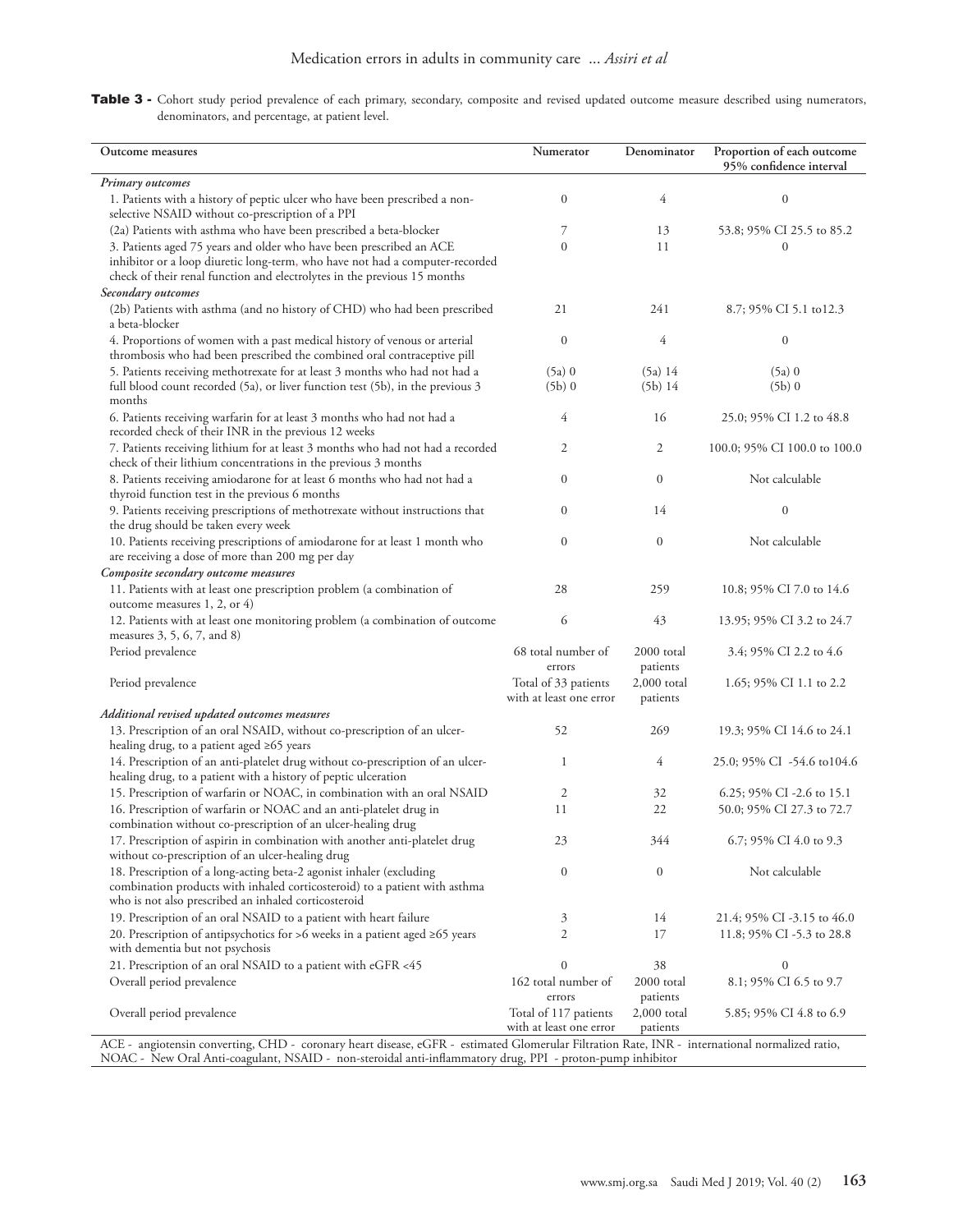Table 4 - Cohort study association between patient and medication-related risk factors and patients at risk of errors outcomes. (Data obtained from logistic regression model).

| Outcome<br>number | Age<br>$(\geq 65/18$ to 64 years)<br>OR; 95% CI             | $P$ -value               | Gender<br>(male /female)<br>OR; 95% CI | $P$ -value               | Nationality<br>(Saudi/non-Saudi)<br>OR; 95% CI                                                                       | $P$ -value               | Polypharmacy<br>(yes/no)<br>OR; 95% CI | $P$ -value               | <b>OTC</b><br>(yes/no)<br>OR; 95% CI | $P$ -value               |
|-------------------|-------------------------------------------------------------|--------------------------|----------------------------------------|--------------------------|----------------------------------------------------------------------------------------------------------------------|--------------------------|----------------------------------------|--------------------------|--------------------------------------|--------------------------|
|                   | Overall patients at risk of experiencing medications errors |                          |                                        |                          |                                                                                                                      |                          |                                        |                          |                                      |                          |
|                   | 27.2; 18.6 to 39.85                                         | 0.00                     | $1.9$ ; 1.5 to 2.25                    | 0.00                     | 2.7; 2.2 to 3.3                                                                                                      | 0.00                     | $4.7: 3.8$ to 5.8                      | 0.00                     | $0.8; 0.55$ to 1.25                  | 0.38                     |
|                   | Number of individual patients at risk outcome               |                          |                                        |                          |                                                                                                                      |                          |                                        |                          |                                      |                          |
|                   | 15.7; 1.6 to 151.5                                          | 0.02                     | 5.6; 0.6 to 54.1                       | 0.14                     | 1.5; 0.15 to 14.1                                                                                                    | 0.74                     | NA                                     |                          | NA                                   |                          |
| 2a                | $4.5$ ; 1.5 to 13.5                                         | 0.01                     | 2.2; 0.7 to $6.5$                      | 0.16                     | 2.7; 0.6 to 12.2                                                                                                     | 0.19                     | NA                                     |                          | <b>NA</b>                            |                          |
| 2 <sub>b</sub>    | 1.5; 1.0 to 2.05                                            | 0.03                     | $0.9; 0.7$ to 1.2                      | 0.46                     | 1.3; 0.9 to $1.8$                                                                                                    | 0.06                     | $2.7; 2.0$ to $3.7$                    | 0.00                     | 1.4; 0.7 to 2.9                      | 0.32                     |
| 3                 | <b>NA</b>                                                   | $\overline{\phantom{a}}$ | 1.1; 0.3 to $3.65$                     | 0.91                     | NA                                                                                                                   | $\overline{\phantom{a}}$ | 3.6; 0.8 to 16.7                       | 0.10                     | <b>NA</b>                            |                          |
| $\overline{4}$    | <b>NA</b>                                                   |                          | NA                                     | $\overline{\phantom{a}}$ | NA                                                                                                                   | ٠                        | $0.8; 0.1$ to 5.6                      | 0.82                     | NA                                   |                          |
| 5a                | <b>NA</b>                                                   |                          | $0.5; 0.1$ to $1.8$                    | 0.29                     | 1.8; 0.5 to $6.5$                                                                                                    | 0.37                     | 2.9; 0.8 to 10.5                       | 0.10                     | <b>NA</b>                            |                          |
| 5 <sub>b</sub>    | NA                                                          | ٠                        | $0.5; 0.1$ to $1.8$                    | 0.29                     | 1.8; 0.5 to $6.5$                                                                                                    | 0.37                     | 2.9; 0.8 to 10.5                       | 0.10                     | NA                                   |                          |
| 6                 | 5.3; 1.9 to 14.2                                            | 0.00                     | $1.45$ ; 0.5 to 3.9                    | 0.46                     | 3.4; 0.8 to 15.2                                                                                                     | 0.10                     | 5.6; 1.3 to 24.8                       | 0.02                     | NA                                   |                          |
| 7                 | <b>NA</b>                                                   | ٠                        | NA                                     | $\overline{\phantom{a}}$ | <b>NA</b>                                                                                                            | $\overline{\phantom{a}}$ | $0.8; 0.1$ to 12.7                     | 0.87                     | $0.05; 0.0$ to $0.85$                | 0.04                     |
| 9                 | <b>NA</b>                                                   |                          | $0.5; 0.1$ to $1.8$                    | 0.29                     | 1.8; 0.5 to $6.5$                                                                                                    | 0.37                     | 1.9; 0.6 to $6.4$                      | 0.25                     | NA                                   |                          |
| 11                | 1.6; 1.2 to 2.2                                             | 0.00                     | $0.95; 0.7$ to 1.25                    | 0.74                     | $1.4$ ; 1.1 to 1.9                                                                                                   | 0.02                     | 2.8; 2.1 to 3.8                        | 0.00                     | $1.55$ ; 0.8 to 3.1                  | 0.22                     |
| 12                | 3.9; 2.1 to 7.2                                             | 0.00                     | $0.9; 0.5$ to 1.7                      | 0.75                     | 2.2; 0.9 to $4.7$                                                                                                    | 0.05                     | 3.55; 1.6 to 7.7                       | 0.00                     | 2.3; 0.3 to $16.6$                   | 0.42                     |
| 13                | NA                                                          | $\overline{\phantom{a}}$ | $2.2$ ; 1.7 to $2.9$                   | 0.00                     | 9.9; 5.9 to 16.9                                                                                                     | 0.00                     | $3.9: 2.8$ to $5.3$                    | 0.00                     | $0.8; 0.5$ to $1.4$                  | 0.47                     |
| 14                | 15.7; 1.6 to 151.5                                          | 0.02                     | 5.6; 0.6 to 54.1                       | 0.14                     | 1.5; 0.15 to 14.1                                                                                                    | 0.74                     | <b>NA</b>                              | $\overline{\phantom{a}}$ | NA                                   | $\overline{\phantom{a}}$ |
| 15                | 6.2; 3.0 to 12.45                                           | 0.00                     | 1.5; 0.7 to 2.95                       | 0.29                     | $2.7:1.0 \text{ to } 6.9$                                                                                            | 0.05                     | $4.4$ ; 1.7 to 11.4                    | 0.00                     | 1.65; 0.2 to 12.3                    | 0.62                     |
| 16                | $4.4:1.9$ to $10.3$                                         | 0.00                     | 1.3; 0.55 to $3.0$                     | 0.55                     | 3.1; 0.9 to 10.6                                                                                                     | 0.07                     | 2.7; 1.0 to 7.4                        | 0.05                     | $1.1: 0.1$ to $8.4$                  | 0.91                     |
| 17                | $4.7: 3.6$ to $6.1$                                         | 0.00                     | 2.3; 1.8 to 2.9                        | 0.00                     | 2.4; 1.8 to 3.25                                                                                                     | 0.00                     | 5.2; 3.8 to 6.9                        | 0.00                     | $0.6; 0.4$ to $0.9$                  | 0.02                     |
| 19                | 5.3; 1.8 to 15.2                                            | 0.00                     | $0.5; 0.1$ to $1.8$                    | 0.29                     | $6.4; 0.8$ to $49.0$                                                                                                 | 0.07                     | NA                                     |                          | NA                                   |                          |
| 20                | <b>NA</b>                                                   | ÷                        | $2.1; 0.8$ to 5.5                      | 0.13                     | <b>NA</b>                                                                                                            | $\overline{\phantom{a}}$ | 3.7; 1.1 to 13.0                       | 0.04                     | $0.4; 0.1$ to $1.7$                  | 0.22                     |
| 21                | 7.6; 3.9 to 14.6                                            | 0.00                     | 1.4; 0.7 to 2.6                        | 0.35                     | 5.8; 1.8 to 18.9                                                                                                     | 0.00                     | 14.7; 3.5 to 61.3                      | 0.00                     | $0.9; 0.2$ to $4.0$                  | 0.95                     |
|                   |                                                             |                          |                                        |                          | NA - no association. OR = 1. Outcome number 2 has 2 parts: (2a) and (2b). Outcome number 5 has 2 parts (5a) and (5b) |                          |                                        |                          |                                      |                          |

Table 5 - Cohort study association between physician-related risk factors and patients at risk of errors outcomes. (Data obtained from logistic regression model).

| Outcome<br>number | Age (years)<br>$(251/18-50)$<br>OR; 95% CI    | $P$ -value | Gender<br>(male/female)<br>OR; 95% CI                       | $P$ -value               | Nationality<br>(Saudi/non-Saudi)<br>OR; 95% CI | $P$ -value               | Certificate<br>(American, British,<br>Canadian, Jordanian<br>certified, or none)<br>OR; 95% CI                       | $P$ -value               | Years of<br>experience<br>$(210/1-9)$<br>OR; 95% CI | $P$ -value               | Number<br>(21/1)<br>OR; 95% CI | $P$ -value |
|-------------------|-----------------------------------------------|------------|-------------------------------------------------------------|--------------------------|------------------------------------------------|--------------------------|----------------------------------------------------------------------------------------------------------------------|--------------------------|-----------------------------------------------------|--------------------------|--------------------------------|------------|
|                   |                                               |            | Overall patients at risk of experiencing medications errors |                          |                                                |                          |                                                                                                                      |                          |                                                     |                          |                                |            |
|                   | 1.0; 0.8 to 1.3 $0.84$                        |            | 1.6; 1.3 to 2.1                                             | 0.00                     | 1.9; 1.5 to $2.5$                              | 0.00                     | $1.0; 0.9$ to $1.2$                                                                                                  | 0.49                     | $1.1; 0.9$ to $1.4$                                 | 0.39                     | $0.5: 0.4$ to 0.6              | 0.00       |
|                   | Number of individual patients at risk outcome |            |                                                             |                          |                                                |                          |                                                                                                                      |                          |                                                     |                          |                                |            |
| 2a                | $0.6; 0.15$ to 2.2                            | 0.42       | 1.7; 0.45 to 6.55 0.42                                      |                          | 2.85; 0.9 to 9.4                               | 0.09                     | $1.3$ ; 0.7 to 2.3                                                                                                   | 0.41                     | 1.2; 0.35 to 4.2 0.74                               |                          | $0.3: 0.1$ to 1.1              | 0.08       |
| 2 <sub>b</sub>    | 1.4; 0.9 to $1.9$                             | 0.06       | $1.1; 0.8$ to $1.5$                                         | 0.65                     | $0.9; 0.6$ to $1.3$                            | 0.59                     | $1.05; 0.9$ to $1.2$                                                                                                 | 0.49                     | 1.0; 0.75 to $1.4$ 0.84                             |                          | 1.05; 0.7 to 1.6               | 0.79       |
| 3                 | $1.5$ ; 0.4 to 6.2                            | 0.54       | 1.1; 0.25 to $4.5$                                          | 0.92                     | $1.1; 0.2$ to 5.6                              | 0.88                     | $1.0; 0.5$ to $2.0$                                                                                                  | 0.98                     | $0.7; 0.2$ to $2.8$                                 | 0.62                     | $0.4; 0.1$ to $1.55$           | 0.19       |
| $\overline{4}$    | $0.8; 0.1$ to $8.5$                           | 0.83       | 0.3; 0.0 to 3.55                                            | 0.36                     | NA                                             | $\overline{\phantom{a}}$ | $0.3; 0.05$ to $2.0$                                                                                                 | 0.23                     | $0.35; 0.0$ to 3.9                                  | 0.39                     | <b>NA</b>                      |            |
| 5a                | 1.9; 0.6 to $6.1$                             | 0.31       | $0.4; 0.1$ to $1.25$                                        | 0.11                     | 1.3; 0.3 to $4.8$                              | 0.72                     | $0.7; 0.4$ to $1.4$                                                                                                  | 0.33                     | 3.2; 0.7 to 14.8                                    | 0.14                     | $0.6: 0.15$ to 2.0             | 0.38       |
| 5 <sub>b</sub>    | 1.9; 0.6 to $6.1$                             | 0.31       | 0.4; 0.1 to 1.25                                            | 0.11                     | 1.3; 0.3 to $4.8$                              | 0.72                     | $0.7; 0.4$ to $1.4$                                                                                                  | 0.33                     | 3.2; 0.7 to 14.8                                    | 0.14                     | $0.6; 0.15$ to 2.0             | 0.38       |
| 6                 | $0.6; 0.15$ to 2.2                            | 0.42       | $1.1; 0.3$ to 3.9                                           | 0.85                     | 1.3; 0.3 to $4.8$                              | 0.72                     | $0.8; 0.4$ to $1.5$                                                                                                  | 0.49                     | 1.2; 0.35 to $4.2$                                  | 0.74                     | 1.1; 0.2 to $4.8$              | 0.92       |
| $\overline{7}$    | NA                                            |            | NA                                                          | $\overline{\phantom{a}}$ | NA                                             | $\overline{\phantom{a}}$ | NA                                                                                                                   | $\overline{\phantom{a}}$ | NA                                                  | $\overline{\phantom{a}}$ | $0.15$ ; 0.0 to 2.5            | 0.19       |
| 9                 | 1.9; 0.6 to $6.1$                             | 0.31       | $0.5; 0.2$ to $1.8$                                         | 0.30                     | 1.3; 0.3 to $4.8$                              | 0.72                     | $0.7; 0.4$ to $1.4$                                                                                                  | 0.33                     | 1.9; 0.5 to $7.1$                                   | 0.35                     | $0.6; 0.15$ to $2.0$           | 0.38       |
| 11                | 1.3; 0.9 to $1.7$                             | 0.13       | $1.1; 0.8$ to $1.5$                                         | 0.56                     | $0.9; 0.7$ to $1.4$                            | 0.83                     | $1.0; 0.9$ to $1.2$                                                                                                  | 0.54                     | 1.0; 0.7 to $1.4$                                   | 0.95                     | $0.9; 0.7$ to $1.4$            | 0.95       |
| 12                | 1.1; 0.5 to $2.3$                             | 0.76       | $0.7; 0.3$ to 1.4                                           | 0.29                     | 1.2; 0.5 to 2.7                                | 0.69                     | $0.7; 0.5$ to $1.1$                                                                                                  | 0.13                     | 1.7; 0.8 to 3.8                                     | 0.17                     | $0.6; 0.3$ to 1.2              | 0.15       |
| 13                | $0.9; 0.7$ to 1.25                            | 0.61       | 2.6; 1.8 to 3.7                                             | 0.00                     | 2.7; 1.9 to 3.7                                | 0.00                     | $1.1; 0.9$ to $1.3$                                                                                                  | 0.23                     | 1.4; 1.0 to 1.9                                     | 0.04                     | $0.3; 0.2$ to $0.4$            | 0.00       |
| 15                | $0.7; 0.3$ to 1.6                             | 0.38       | 1.8; 0.7 to 4.7                                             | 0.19                     | 1.5; 0.6 to 3.7                                | 0.38                     | 0.8; 0.55 to 1.3                                                                                                     | 0.45                     | $1.1; 0.5$ to $2.55$                                | 0.83                     | $0.45; 0.2$ to 1.0             | 0.06       |
| 16                | $0.6; 0.2$ to $1.9$                           | 0.41       | 1.6; 0.5 to $5.2$                                           | 0.42                     | 1.9; 0.6 to 5.7                                | 0.25                     | $0.9; 0.6$ to 1.6                                                                                                    | 0.87                     | $0.9; 0.3$ to 2.7                                   | 0.91                     | $0.4: 0.15$ to $1.0$           | 0.06       |
| 17                | $0.9; 0.7$ to 1.2                             | 0.63       | 1.7; 1.3 to $2.3$                                           | 0.00                     | 1.9; 1.45 to 2.7                               | 0.00                     | $0.9; 0.85$ to 1.1                                                                                                   | 0.78                     | $0.9; 0.7$ to $1.3$                                 | 0.91                     | $0.7; 0.5$ to $0.9$            | 0.01       |
| 19                | $0.7; 0.2$ to $2.6$                           | 0.55       | 5.9; 0.7 to 46.4                                            | 0.09                     | 5.2; 1.4 to 18.4                               | 0.01                     | 1.1; 0.6 to $2.0$                                                                                                    | 0.79                     | 1.6; 0.4 to $6.4$                                   | 0.47                     | $0.6; 0.15$ to $2.0$           | 0.38       |
| 20                | $0.8; 0.2$ to $2.6$                           | 0.67       | 7.2; 0.9 to 55.8                                            | 0.06                     | $1.1; 0.3$ to 4.2                              | 0.85                     | $1.05; 0.6$ to $1.8$                                                                                                 | 0.86                     | $0.3; 0.1$ to $1.2$                                 | 0.09                     | $0.3; 0.1$ to $0.8$            | 0.01       |
| 21                | $0.8; 0.4$ to $1.8$                           | 0.62       | 3.6; 1.2 to 10.6                                            | 0.02                     | 2.9; 1.4 to 6.5                                | 0.01                     | 1.3; 0.9 to 1.9                                                                                                      | 0.16                     | 1.9; 0.8 to $4.6$                                   | 0.14                     | $0.4; 0.2$ to $0.75$           | 0.01       |
|                   |                                               |            |                                                             |                          |                                                |                          | NA - no association. OR = 1. Outcome number 2 has 2 parts: (2a) and (2b). Outcome number 5 has 2 parts (5a) and (5b) |                          |                                                     |                          |                                |            |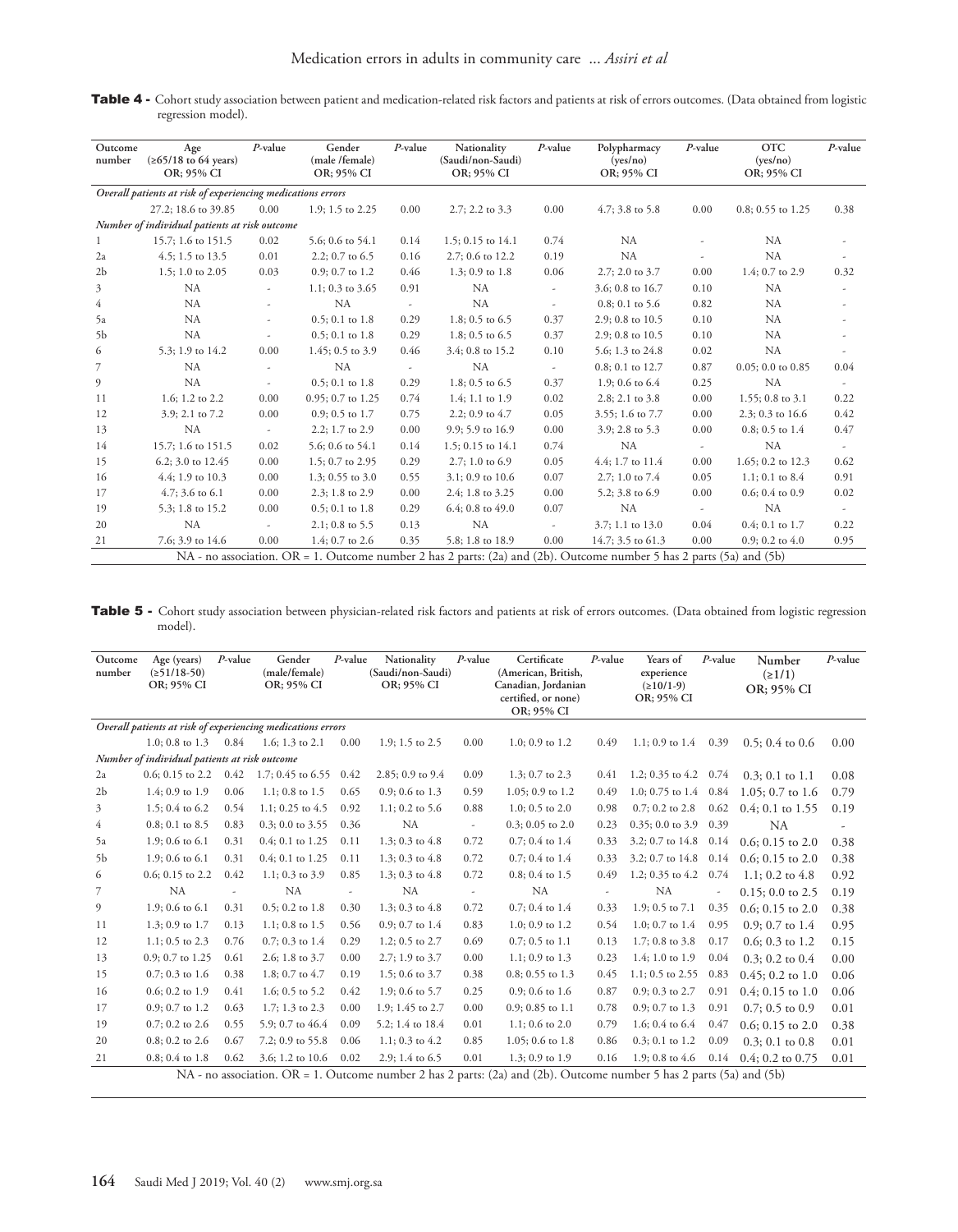Patient and medication-related risk factors that significantly predicted the risk of errors were as follows: i) age ≥65 years, ii) male gender, iii) Saudi nationality, and iv) using ≥5 drugs. Physician-related risk factors that significantly predicted the risk of errors included male gender and Saudi nationality.

*Strength.* First, the list of clinically important errors in the prescription and monitoring stages that were used in this study was validated and then developed according to a systematic review, with inputs from research studies and experts, and a consensus on the overall burden and severity of iatrogenic harm in primary care, in the PINCER trial[.17-](#page-9-14)[19](#page-9-15) Second, data collection of the total pilot study sample and 10% of the sample size of the cohort study was independently undertaken by 2 reviewers, resulting in substantial agreement. Third, patient, medication, and physician-related factors that contribute to the risk of medication error occurrence were considered. Fourth, Outcome 5, methotrexate, was observed more frequently in the cohort study than the pilot study. Fifth, the large, nationally representative cohort of adults was followed-up over a 15-month period. Finally, this is the first epidemiological cohort study to focus on a pre-specified list of clinically important errors in community care settings in SA.

*Study limitations.* This study has some limitations that should be considered. First, outcomes 8 and 10 were not observed; this could be attributed to the low prescription rate of amiodarone to cardiac arrhythmia patients. Second, data collection was performed manually due to the inability to ensure the accuracy and quality of patients' information gathered electronically. Manual data extraction was also employed to avoid delays associated with the generation of the required anonymized data electronically from the electronic medical records department in KFSH & RC. Third, the results may not be generalizable because the study was conducted in a single community care setting in KSA. Fourth, the actual rates of use of these medications may be unknown as a large number of OTC medications can be brought in from outside the hospital and may not be recorded by physicians. Fifth, there is a risk of information bias, as the investigators relied on only EHR information for the identification and assessment of the outcomes of interest. Finally, there is inconsistency in the precision type between the period prevalence measure in the present cohort (namely, 95% CI) and that in the PINCER trial (namely, IQR); as a result, we compared the proportions alone without precisions.

*Interpretation in the light of the wider published literature.* Our results were compared to the baseline

characteristics of the PINCER trial, as derived from the QRESEARCH database, which is one of the largest aggregate general practice electronic databases worldwide, comprising 487 general practices.<sup>20</sup> The overall period prevalence of the first 12 clinically important errors in medicine management was 3.4% (95% CI 2.2-4.6) in this research, compared to the 0.9% in the PINCER trial.[20](#page-9-16)

The distribution of each estimate for the outcome measures is as follows: In this study, higher period prevalence estimates were observed for the following: Outcomes 2a and 2b: asthma and ß-blocker, Outcome 6: warfarin and international normalized ratio, Outcome 7: lithium and lithium level, Outcome 11: at least one prescription error, and Outcome 12: at least one monitoring error. In this study, we could not estimate the rates for the following outcomes, because there were no events: Outcome 1: peptic ulcer and NSAID without an ulcer-healing drug, Outcome 3: ACE inhibitor / diuretics and laboratory test, Outcome 4: venous or arterial thromboembolism and arterial thrombosis and combined oral contraceptives, and Outcomes 5a and 5b: methotrexate and full blood count, and methotrexate and liver function test. For Outcome 8, amiodarone and thyroid function test, we observed no patients on amiodarone. This may reflect both the differences in the healthcare services provided in KSA and the UK and the varied methods of the extraction of data and outcomes between the 2 studies. In the baseline characteristics of the PINCER trial, data were collected prospectively through a computer-recorded method and the level of accuracy and completeness was shown to be high.<sup>[20](#page-9-16),[21](#page-9-17)</sup> However, in this study, the data were collected retrospectively through manual data extraction. Akbarov et al<sup>22</sup> in a cross-sectional study using linked records in the UK general practices, used 22 medication safety indicators (18 prescribing indicators with an overall prevalence as 5.45% and 4 monitoring indicators with an overall prevalence as 7.65%). In order to compare our study results with the findings from the previous study, $22$  it is important to have a consistent definition of numerator and denominator. Only 13 consistent indicators can be compared with the outcome measures employed in this study. The other 9 indicators were not used in our study, so a comparison between the overall outcome measures' estimate and other study<sup>[22](#page-9-18)</sup> overall outcome measures' estimates were not established. This present study found higher period prevalence estimates for the following: Outcome 2a (asthma and ß-blocker), Outcome 6 (warfarin and INR), Outcome 13 (aged ≥65 years using NSAID without an ulcer-healing drug), Outcome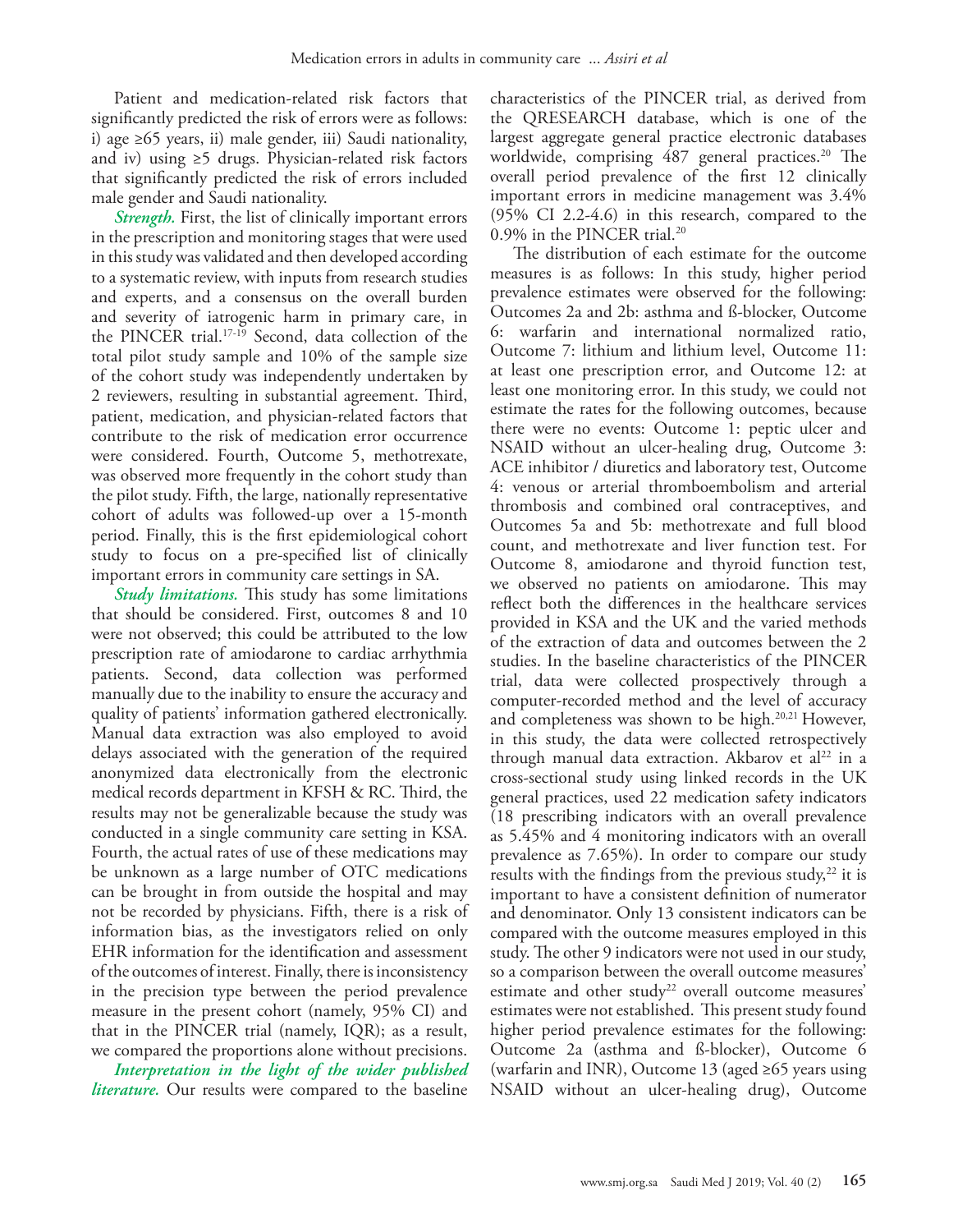15 (warfarin/NOAC and NSAID), and Outcome 19 (heart failure and NSAID). In this study, we could not estimate the rates for the following outcomes, because there were no events: Outcome 1 (peptic ulcer and NSAID without ulcer-healing drug), Outcome 3 (ACE inhibitor/diuretics and lab test), Outcome 4 (venous or arterial thromboembolism and arterial thrombosis and combined oral contraceptives), Outcomes 5a and 5b (methotrexate and full blood count and methotrexate and liver function test), and Outcome 21 (eGFR <45 and NSAID). For outcome 8 (amiodarone and thyroid function test), no patient in this study was on amiodarone. For (outcome 18: long-acting beta-2 agonist inhaler [excluding combination products with inhaled corticosteroid] to a patient with asthma who is not also prescribed an inhaled corticosteroid), all the study patients were on combination products with the inhaled corticosteroid.

*Implications for research, policy, and practice.*  For healthcare professionals, there is a need for the following: i) training, education, and monitoring with the involvement of medication safety pharmacists in the community, ii) the implementation of computerized prescription with software integration for the detection of clinically important errors in medicine management during prescription entry, iii) the provision of a record of current medication lists for each patient in the community, and vi) empowerment and education among patients and the public, particularly among those with chronic diseases and polypharmacy, to increase the knowledge of medication safety. For patients, tools and technology should be employed, particularly for monitoring and follow-up, as most medication errors occur in this stage due to irregular outpatient visits; there is a need for patients' current medication lists to be shown at each pharmacy visit. Further study is required for the following: i) to replicate the outcome measures in different community care contexts in KSA, to increase the generalizability of our findings and ii) to further explore error-related adverse events, and their causes and prevalence, in community care settings in SA. Consideration should also be given to undertaking interventional studies aimed at reducing the risk of medication errors. A trial based on the PINCER trial could be conducted in the KFSH & RC. Such an initiative would have to be modified to a parallel group design, as opposed to the cluster, randomized control design used in the PINCER trial. A random sample of records of individuals could be selected and randomized to receive either simple

feedback or pharmacist intervention. The first challenge would be to identify, by manual or computer-generated methods, those patients who are potentially at risk of clinically important errors in medicine management. In the simple feedback arm of this trial, physicians would be given manual or computer-generated feedback on patients who are at potential risk of clinically important errors, together with brief written educational materials explaining the importance of each type of error. In the pharmacist-intervention arm, pharmacists should provide simple feedback plus educational outreach "academic detailing", while considering the human error theory and provide support in order to correct and prevent medication errors. The choice of manual or computer-generated methods is likely to be challenging, as the computer-generated method has not been used till date in the KFSH & RC. This proposed research initiative should aim to do the following: i) calculate the prevalence of the outcome measures before and after the intervention and ii) decrease the number of clinically important errors as much as possible.

In conclusions, this study shows that clinically important medication errors occur commonly, and such mistakes could potentially harm patients' health. Patient-related risk factors that significantly predicted the overall proportion of patients at risk of experiencing medication errors were as follows: i) age  $\geq 65$  years, ii) male gender, iii) Saudi nationality, and iv) using  $\geq 5$ drugs. Physician-related risk factors that significantly predicted the overall proportion of patients at risk of errors were male gender and Saudi nationality. Future research should aim to replicate these findings in other community care contexts in SA, to further explore any associated error-related adverse events, and also to develop and evaluate an intervention aimed at decreasing the incidence of clinically important errors in medicine management in SA.

Acknowledgment. *We are grateful to Sarah Rodgers, from the PINCER trial team, for her help in answering our clinical inquiries regarding the outcome measures; to Sarah Al-Hathlool for her help; to Dr. David Boorer for proofreading. We would like to thank the Deanship of Scientific Research and Researchers Support and Services Unit at King Saud University, Riyadh, Saudi Arabia for the technical support and English language editing. We would like to thank the Prince Abdullah bin Khalid Celiac Disease Research Chair, Vice Deanship of Scientific Research Chair, King Saud University, Riyadh, Saudi Arabia.*

### References

<span id="page-8-0"></span> 1. Mark S, Little J, Geller S, Weber R. Principles and Practices of Medication Safety. In: DiPiro JT TR, Yee GC, Matzke GR, Wells BG, Posey L, editors. Pharmacotherapy: A Pathophysiologic Approach. New York (NY): McGraw-Hill; 2011.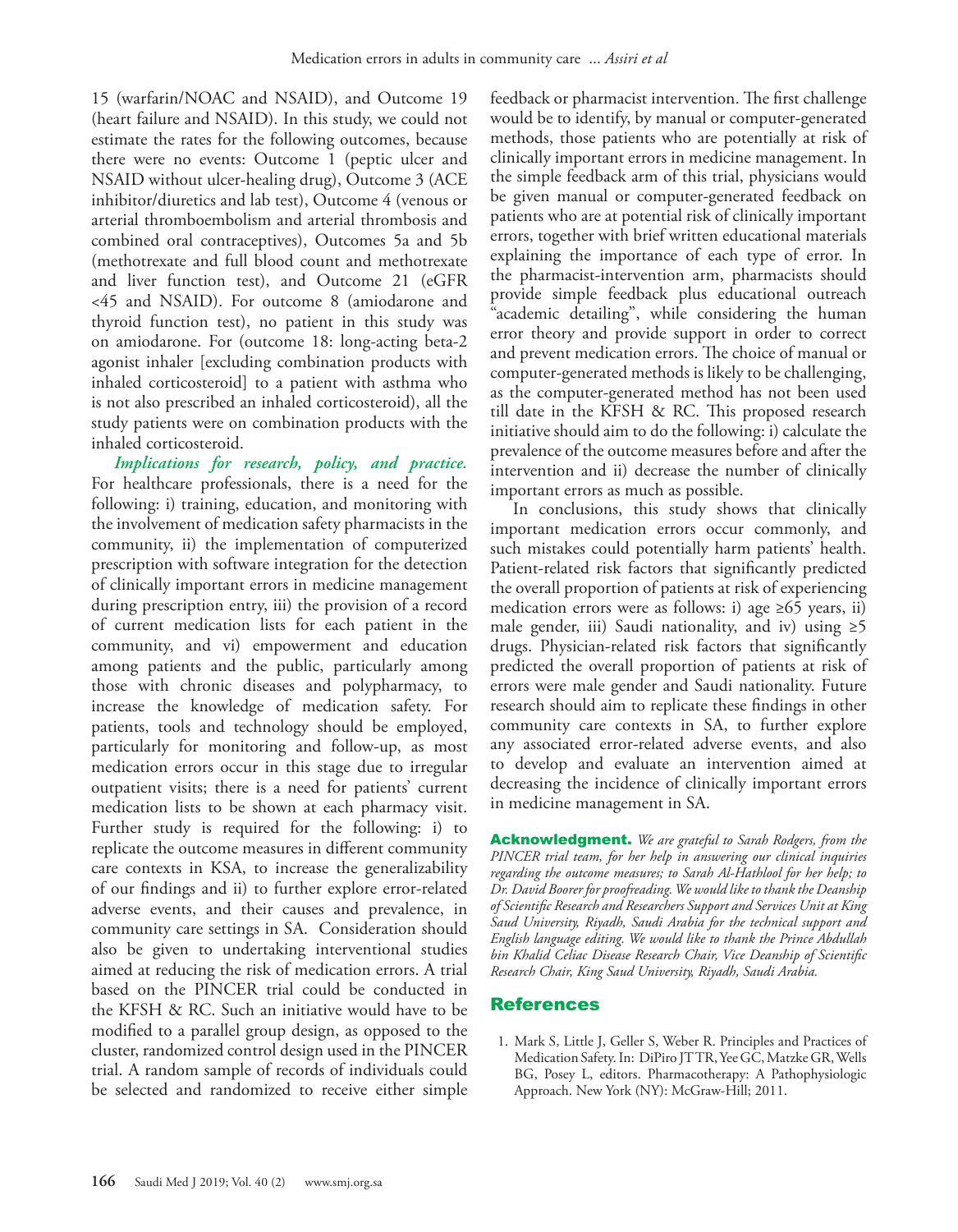- <span id="page-9-0"></span> 2. [World Health Organization. Medication Errors: Technical](http://apps.who.int/iris/bitstream/10665/252274/1/9789241511643-eng.pdf.)  [Series on Safer Primary Care. Geneva \(CN\): World Health](http://apps.who.int/iris/bitstream/10665/252274/1/9789241511643-eng.pdf.)  [Organization; 2016. Available from: http://apps.who.int/iris/](http://apps.who.int/iris/bitstream/10665/252274/1/9789241511643-eng.pdf.) [bitstream/10665/252274/1/9789241511643-eng.pdf.](http://apps.who.int/iris/bitstream/10665/252274/1/9789241511643-eng.pdf.)
- <span id="page-9-1"></span> 3. [Assiri GA, Shebl NA, Mahmoud MA, Aloudah N, Grant E,](https://doi.org/10.1136/bmjopen-2017-019101)  [Aljadhey H, et al. What is the epidemiology of medication](https://doi.org/10.1136/bmjopen-2017-019101)  [errors, error-related adverse events and risk factors for errors](https://doi.org/10.1136/bmjopen-2017-019101)  [in adults managed in community care contexts? A systematic](https://doi.org/10.1136/bmjopen-2017-019101)  [review of the international literature.](https://doi.org/10.1136/bmjopen-2017-019101) *BMJ Open* 2018; 8(5): [e019101.](https://doi.org/10.1136/bmjopen-2017-019101)
- <span id="page-9-2"></span> 4. [Avery AJ, Rodgers S, Cantrill JA, Armstrong S, Cresswell K,](https://doi.org/10.1016/S0140-6736(11)61817-5)  [Eden M, et al. A pharmacist-led information technology](https://doi.org/10.1016/S0140-6736(11)61817-5)  [intervention for medication errors \(PINCER\): a multicentre,](https://doi.org/10.1016/S0140-6736(11)61817-5)  [cluster randomised, controlled trial and cost-effectiveness](https://doi.org/10.1016/S0140-6736(11)61817-5)  analysis. *The Lancet* [2012; 379 \(9823\): 1310-1319.](https://doi.org/10.1016/S0140-6736(11)61817-5)
- <span id="page-9-3"></span> 5. Saudi Food and Drug Authority. Registered Drugs and Herbal Products List [cited 2017]. Available from: http://www.sfda. gov.sa/en/drug/search/Pages/default.aspx.
- <span id="page-9-4"></span> 6. The University of Nottingham. Evidence-Based Summaries for Health Foundation. PINCER 2015. [Update 2018 July]. Available from: https://www.nottingham.ac.uk/primis/toolsaudits/tools-audits/pincer/pincer.aspx.
- <span id="page-9-5"></span> 7. [Avery AJ, Rodgers S, Cantrill JA, Armstrong S, Elliott R,](https://doi.org/10.1186/1745-6215-10-28)  [Howard R, et al. Protocol for the PINCER trial: a cluster](https://doi.org/10.1186/1745-6215-10-28)  [randomised trial comparing the effectiveness of a pharmacist](https://doi.org/10.1186/1745-6215-10-28)[led IT-based intervention with simple feedback in reducing](https://doi.org/10.1186/1745-6215-10-28)  [rates of clinically important errors in medicines management in](https://doi.org/10.1186/1745-6215-10-28)  [general practices.](https://doi.org/10.1186/1745-6215-10-28) *Trials* 2009; 10: 28.
- <span id="page-9-6"></span> 8. [Kimberlin CL, Winterstein AG. Validity and reliability of](https://doi.org/10.2146/ajhp070364)  [measurement instruments used in research.](https://doi.org/10.2146/ajhp070364) *American Society of [Health-System Pharmacists](https://doi.org/10.2146/ajhp070364)* 2008; 65: 2276-2284.
- <span id="page-9-7"></span> 9. [McHugh ML. Interrater reliability: the kappa statistic.](https://doi.org/10.11613/BM.2012.031)  *Biochemia Medica* [2012; 22: 276-282.](https://doi.org/10.11613/BM.2012.031)
- <span id="page-9-8"></span>10. [Pannucci CJ, Wilkins EG. Identifying and avoiding bias in](https://doi.org/10.1097/PRS.0b013e3181de24bc)  research. *Plast Reconstr Surg* [2010; 126: 619-625.](https://doi.org/10.1097/PRS.0b013e3181de24bc)
- <span id="page-9-9"></span>11. [Lackey NR, Wingate AL. The pilot study: one key to research](https://doi.org/10.4135/9781452204840.n15)  [success. In: Brink PJ, Wood MJ, editors. Advanced Design in](https://doi.org/10.4135/9781452204840.n15)  [Nursing Research. Thousand Oaks \(CA\): Sage; 1998.](https://doi.org/10.4135/9781452204840.n15)
- <span id="page-9-10"></span>12. [Tache SV, Sonnichsen A, Ashcroft DM. Prevalence of adverse](https://doi.org/10.1345/aph.1P627)  [drug events in ambulatory care: a systematic review.](https://doi.org/10.1345/aph.1P627) *Ann Pharmacother* [2011; 45: 977-989.](https://doi.org/10.1345/aph.1P627)
- <span id="page-9-11"></span>13. A Dictionary of Epidemiology. 6th ed. New York (NY): Oxford University Press; 2014.
- <span id="page-9-12"></span>14. [Landis JR, Koh GG. The measurement of observer agreement](https://doi.org/10.2307/2529310)  for categorical data. *Biometrics* [1977; 33: 159-174.](https://doi.org/10.2307/2529310)
- <span id="page-9-13"></span>15. [Vandenbroucke JP, von Elm E, Altman DG, Gøtzsche PC,](https://doi.org/10.1371/journal.pmed.0040297)  [Mulrow CD, Pocock SJ, et al. Strengthening the Reporting](https://doi.org/10.1371/journal.pmed.0040297)  [of Observational Studies in Epidemiology \(STROBE\):](https://doi.org/10.1371/journal.pmed.0040297)  [Explanation and Elaboration.](https://doi.org/10.1371/journal.pmed.0040297) *PLoS Medicine* 2007; 4: e297.
- 16. [Benchimol EI, Smeeth L, Guttmann A, Harron K, Moher D,](https://doi.org/10.1371/journal.pmed.1001885)  [Petersen I, et al. The REporting of studies Conducted using](https://doi.org/10.1371/journal.pmed.1001885)  [Observational Routinely-collected health Data \(RECORD\)](https://doi.org/10.1371/journal.pmed.1001885)  statement. *PLoS Medicine* [2015; 12: e1001885.](https://doi.org/10.1371/journal.pmed.1001885)
- <span id="page-9-14"></span>17. [Howard RL, Avery AJ, Slavenburg S, Royal S, Pipe G, Lucassen](https://doi.org/10.1111/j.1365-2125.2006.02698.x)  [P, et al. Which drugs cause preventable admissions to hospital?](https://doi.org/10.1111/j.1365-2125.2006.02698.x)  A systematic review. *[Br J Clin Pharmacol](https://doi.org/10.1111/j.1365-2125.2006.02698.x)* 2007; 63: 136-147.
- 18. [Howard RL, Avery AJ, Howard PD, Partridge M. Investigation](https://doi.org/10.1136/qhc.12.4.280)  [into the reasons for preventable drug related admissions to a](https://doi.org/10.1136/qhc.12.4.280)  [medical admissions unit: observational study.](https://doi.org/10.1136/qhc.12.4.280) *Quality and [Safety in Health Care](https://doi.org/10.1136/qhc.12.4.280)* 2003; 12: 280-285.
- <span id="page-9-15"></span>19. Chen YF, Avery AJ, Neil KE, Johnson C, Dewey ME, Stockley IH. Incidence and possible causes of prescribing potentially hazardous/contraindicated drug combinations in general practice. *Drug Safety* 2005; 28: 67-80.
- <span id="page-9-16"></span>20. Avery AJ, Rodgers S, Cantrill JA, Armstrong S, Boyd M, Cresswell K, et al. PINCER trial: a cluster randomised trial comparing the effectiveness and cost-effectiveness of a pharmacist-led IT based intervention with simple feedback in reducing rates of clinically important errors in medicines management in general practices. Patient Safety Research Portfolio. Birmingham: Department of Health; 2010.
- <span id="page-9-17"></span>21. [Hippisley-Cox J, Pringle M, Cater R, Wynn A, Hammersley](https://doi.org/10.1136/bmj.326.7404.1439)  [V, Coupland C, et al. The electronic patient record in primary](https://doi.org/10.1136/bmj.326.7404.1439)  [care-regression or progression? A cross sectional study.](https://doi.org/10.1136/bmj.326.7404.1439) *BMJ*  [2003; 326: 1439-1443.](https://doi.org/10.1136/bmj.326.7404.1439)
- <span id="page-9-18"></span>22. [Akbarov A, Kontopantelis E, Sperrin M, Stocks SJ, Williams R,](https://doi.org/10.1007/s40264-015-0304-x)  [Rodgers S, et al. Primary Care Medication Safety Surveillance](https://doi.org/10.1007/s40264-015-0304-x)  [with Integrated Primary and Secondary Care Electronic Health](https://doi.org/10.1007/s40264-015-0304-x)  [Records: A Cross-Sectional Study.](https://doi.org/10.1007/s40264-015-0304-x) *Drug Safety* 2015; 38: [671-682.](https://doi.org/10.1007/s40264-015-0304-x)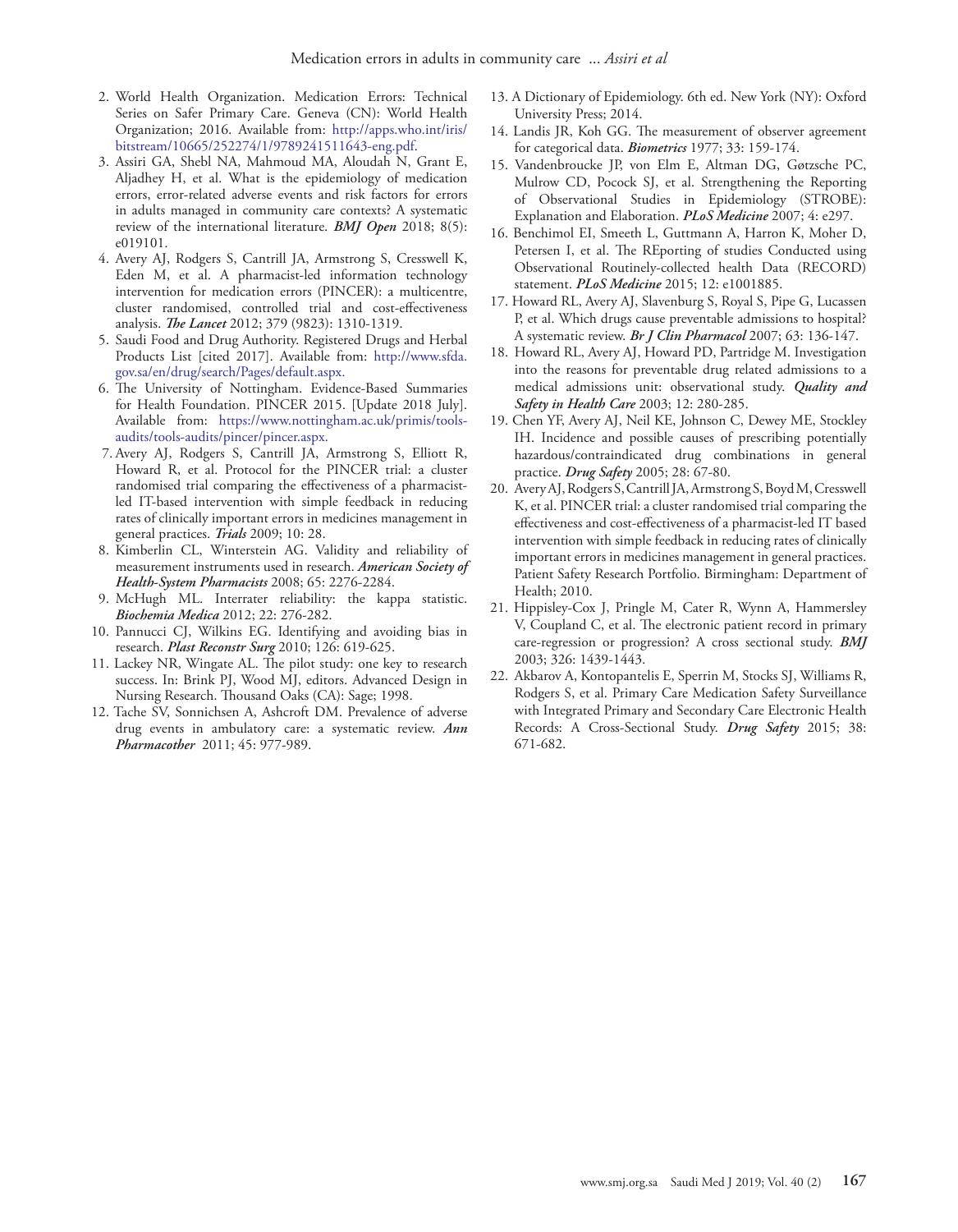|  | <b>Appendix 1</b> - Data collection form of medication errors study. |
|--|----------------------------------------------------------------------|
|--|----------------------------------------------------------------------|

|                           | A) Demographic and basic information                                                    |        |                                               |          |         |
|---------------------------|-----------------------------------------------------------------------------------------|--------|-----------------------------------------------|----------|---------|
| Patient characteristics   |                                                                                         |        |                                               |          |         |
| Patient code              |                                                                                         |        |                                               |          |         |
| Age                       | Years _                                                                                 |        |                                               |          |         |
| Gender                    | F<br>$M_{\perp}$                                                                        |        |                                               |          |         |
| Nationality               | Saudi<br>Non-Saudi                                                                      |        |                                               |          |         |
|                           | Diagnosis or past medical history                                                       |        |                                               |          |         |
|                           | Anaemia                                                                                 |        | Back pain                                     |          |         |
|                           | Allergic rhinitis                                                                       |        | Osteoporosis                                  |          |         |
|                           | Benign prostatic hypertrophy (BPH)                                                      |        | Osteoarthritis                                |          |         |
|                           | Bronchial asthma                                                                        |        | Type 1 diabetes mellitus                      |          |         |
|                           | Chronic obstructive pulmonary disease (COPD)                                            |        | Type 2 diabetes mellitus                      |          |         |
|                           | Coronary artery disease (CAD)                                                           |        | Vitamin D deficiency                          |          |         |
|                           | Depression                                                                              |        | Hypertriglyceridemia                          |          |         |
|                           | Essential primary hypertension (HTN)                                                    |        | Hyperlipidaemia                               |          |         |
|                           | Gastroesophageal reflux disease (GERD)                                                  |        | Other:                                        |          |         |
|                           | Heart failure (HF)                                                                      |        |                                               |          |         |
|                           | Hyperthyroidism                                                                         |        |                                               |          |         |
|                           | Hypothyroidism                                                                          |        |                                               |          |         |
|                           | Polypharmacy at any point $(\geq 5 \text{ medications})$                                |        | Yes                                           | No       |         |
|                           | Over-the-counter medication                                                             |        | Yes                                           | $\rm No$ |         |
| Physician characteristics |                                                                                         |        |                                               |          |         |
| Physician code            |                                                                                         |        |                                               |          |         |
| Physician number          |                                                                                         |        |                                               |          |         |
| B) outcome measures       |                                                                                         |        |                                               |          |         |
|                           | <b>Numerator</b>                                                                        | Yes/no | Denominator                                   | Yes/no   | Comment |
|                           | Primary, secondary and composite outcome measures                                       |        |                                               |          |         |
| 1                         | History of peptic ulcer prescribed an non-                                              |        | History of peptic ulcer without a PPI         |          |         |
|                           | steroidal anti-inflammatory drug (NSAID)<br>without a proton-pump inhibitor (PPI)       |        |                                               |          |         |
| 2a                        | Asthma prescribed a -blocker                                                            |        | Asthma                                        |          |         |
| 2 <sub>b</sub>            | Asthma and not CHD prescribed a<br>-blocker                                             |        | Asthma and not CHD                            |          |         |
| 3                         | Aged $\geq$ 75 on long term ACE inhibitors                                              |        | Aged $\geq$ 75 on long term ACE inhibitors or |          |         |
|                           | or diuretics without urea and electrolyte                                               |        | diuretics                                     |          |         |
|                           | monitoring in the previous 15 months                                                    |        |                                               |          |         |
| 4                         | History of venous or arterial                                                           |        | History of venous or arterial                 |          |         |
|                           | thromboembolism and arterial thrombosis                                                 |        | thromboembolism and arterial thrombosis       |          |         |
|                           | prescribed combined oral contraceptives<br>(Female)                                     |        | (female)                                      |          |         |
| 5a                        | Methotrexate for $\geq 3$ months without a full                                         |        | Methotrexate for $\geq$ 3 months              |          |         |
|                           | blood count in last 3 months                                                            |        |                                               |          |         |
| 5b                        | Methotrexate for $\geq 3$ months without an<br>liver function test in last 3 months     |        | Methotrexate for $\geq$ 3 months              |          |         |
| 6                         | Warfarin for $\geq 3$ months without an<br>international normalised ratio (INR) in last |        | Warfarin for ≥3 months                        |          |         |
| 7                         | Lithium for $\geq 3$ months without a lithium<br>level in last 3 months                 |        | Lithium for $\geq$ 3months                    |          |         |
| 8                         | Amiodarone for $\geq 6$ months without a<br>thyroid function test in the last 6 months  |        | Amiodarone for $\geq 6$ months                |          |         |
| 9                         | Methotrexate without instructions to take<br>weekly                                     |        | Patient prescribed methotrexate               |          |         |
| 10                        | Amiodarone for $\geq 1$ month at a dose of more<br>than 200mg/day                       |        | Amiodarone for $\geq 1$ month                 |          |         |
| 11                        | Patients with at least one prescription<br>problem (a combination of outcome            |        |                                               |          |         |
| 12                        | measures $1, 2,$ or $4)$<br>Patients with at least one monitoring                       |        |                                               |          |         |
|                           | problem (a combination of outcome<br>measures 3, 5, 6, 7, and 8)                        |        |                                               |          |         |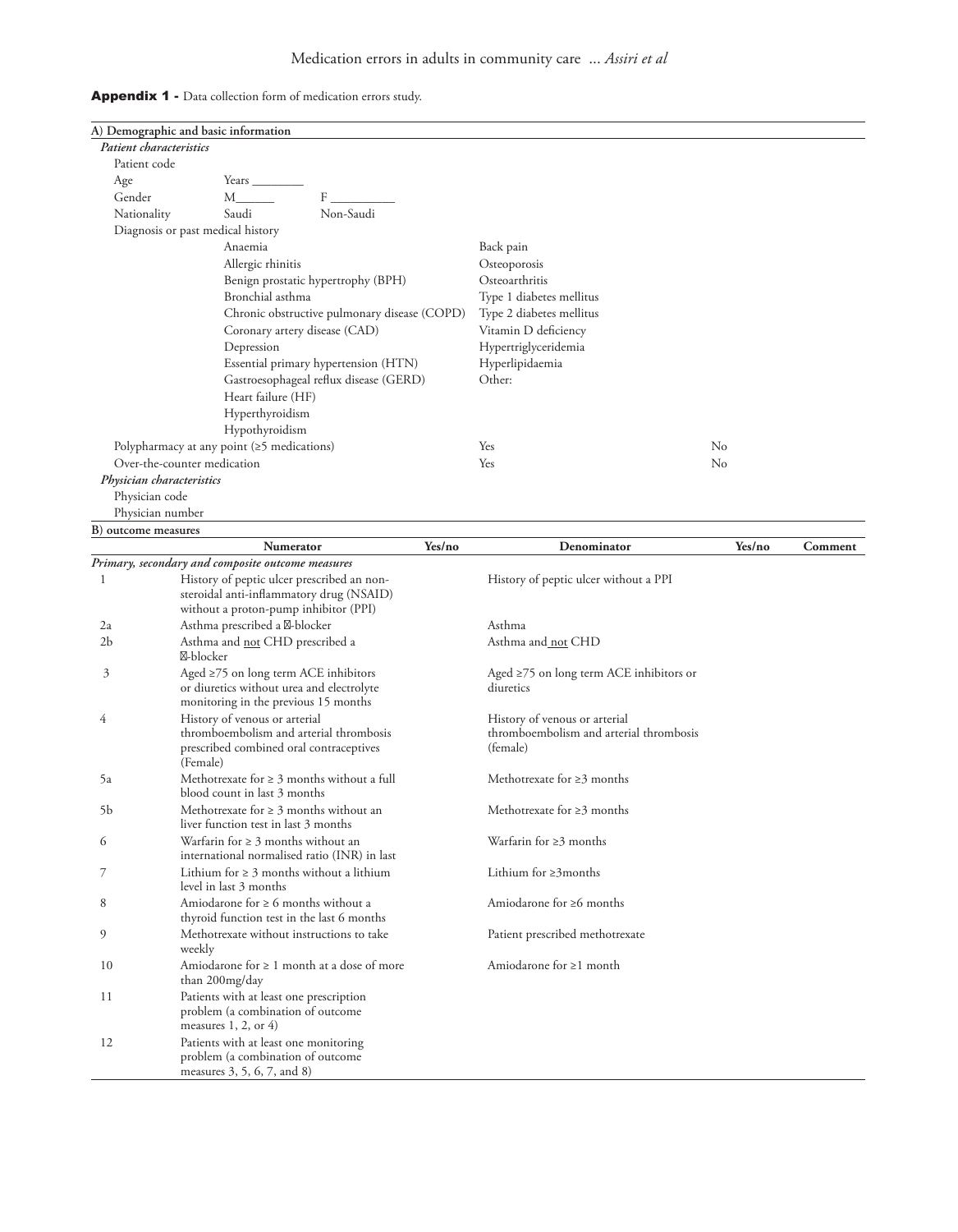| Appendix 1 - Data collection form of medication errors study. (continued) |  |  |  |  |  |
|---------------------------------------------------------------------------|--|--|--|--|--|
|---------------------------------------------------------------------------|--|--|--|--|--|

|                          | <b>Numerator</b>                                                                                                                                 | Yes/no | Denominator                                                                                                                                    | Yes/no | Comment |
|--------------------------|--------------------------------------------------------------------------------------------------------------------------------------------------|--------|------------------------------------------------------------------------------------------------------------------------------------------------|--------|---------|
|                          | Revised updated outcome measures                                                                                                                 |        |                                                                                                                                                |        |         |
| 13                       | Patients aged ≥65 years prescribed an oral<br>NSAID without co-prescription of an ulcer-<br>healing drug                                         |        | Patients aged $\geq 65$ years without co-<br>prescription of an ulcer-healing drug                                                             |        |         |
| 14                       | History of peptic ulcer prescribed an<br>antiplatelet drug without co-prescription of<br>an ulcer-healing drug                                   |        | History of peptic ulceration without co-<br>prescription of an ulcer-healing drug                                                              |        |         |
| 15                       | Prescribed warfarin or NOAC in<br>combination with an oral NSAID                                                                                 |        | Prescribed warfarin or NOAC                                                                                                                    |        |         |
| 16                       | Prescribed warfarin or NOAC and an<br>antiplatelet drug in combination without co-<br>prescription of an ulcer-healing drug                      |        | Prescribed warfarin or NOAC without co-<br>prescription of an ulcer-healing drug                                                               |        |         |
| 17                       | Prescribed aspirin in combination with<br>another antiplatelet drug without co-<br>prescription of an ulcer-healing drug                         |        | Prescribed aspirin without co-prescription<br>of an ulcer-healing drug                                                                         |        |         |
| 18                       | Asthma prescribed a long-acting beta-2<br>agonist inhaler who is not also prescribed an<br>inhaled corticosteroid                                |        | Asthma prescribed a long-acting beta-2<br>agonist inhaler                                                                                      |        |         |
| 19                       | Heart failure prescribed an oral NSAID                                                                                                           |        | Heart failure                                                                                                                                  |        |         |
| 20                       | Patients aged ≥65 years with dementia but<br>not psychosis prescribed antipsychotic drugs                                                        |        | Patients aged ≥65 years with dementia but<br>not psychosis                                                                                     |        |         |
| 21                       | for >6weeks<br>Patients with an eGFR <45 prescribed an<br>oral NSAID                                                                             |        | Patients with an eGFR <45                                                                                                                      |        |         |
|                          | If the patient had a history of the following:                                                                                                   |        |                                                                                                                                                |        |         |
|                          | Peptic ulcer - see outcome 1 and 14                                                                                                              |        |                                                                                                                                                |        |         |
|                          | Asthma - see outcome 2a, 18                                                                                                                      |        |                                                                                                                                                |        |         |
|                          | OR Asthma and not coronary heart disease (CHD) - see outcome 2b, 18                                                                              |        |                                                                                                                                                |        |         |
|                          | A female with venous or arterial thromboembolism and arterial thrombosis - see outcome 4                                                         |        |                                                                                                                                                |        |         |
|                          | Patient aged ≥65 years - see outcome 13                                                                                                          |        |                                                                                                                                                |        |         |
|                          | Patient aged $\geq 65$ years with dementia - see outcome 20                                                                                      |        |                                                                                                                                                |        |         |
|                          | Heart failure - see outcome 19                                                                                                                   |        |                                                                                                                                                |        |         |
|                          | eGFR <45 - see outcome 21                                                                                                                        |        |                                                                                                                                                |        |         |
|                          | If the patient was on the following medications                                                                                                  |        |                                                                                                                                                |        |         |
|                          | Aged $\geq$ 75 years and on angiotensin converting enzyme (ACE) inhibitors or diuretics - see outcome 3<br>Methotrexate - see outcome 5a, 5b & 9 |        |                                                                                                                                                |        |         |
|                          | Warfarin - see outcome 6, 15 & 16                                                                                                                |        |                                                                                                                                                |        |         |
|                          | New Oral Anti-Coagulant (NOAC) - see outcome 15 & 16                                                                                             |        |                                                                                                                                                |        |         |
| Lithium - see outcome 7  |                                                                                                                                                  |        |                                                                                                                                                |        |         |
|                          | Amiodarone - see outcome 8 & 10                                                                                                                  |        |                                                                                                                                                |        |         |
| Aspirin - see outcome 17 |                                                                                                                                                  |        |                                                                                                                                                |        |         |
|                          |                                                                                                                                                  |        | ACE - angiotensin converting enzyme, CHD - coronary heart disease, eGFR - estimated glomerular filtration rate, INR - international normalized |        |         |

ratio, NOAC - new oral anti-coagulant, NSAID - non-steroidal anti-inflammatory drug, PPI - proton-pump inhibitor, PINCER - pharmacist-led information technology intervention. Outcome number 5 has 2 parts (5a) and (5b)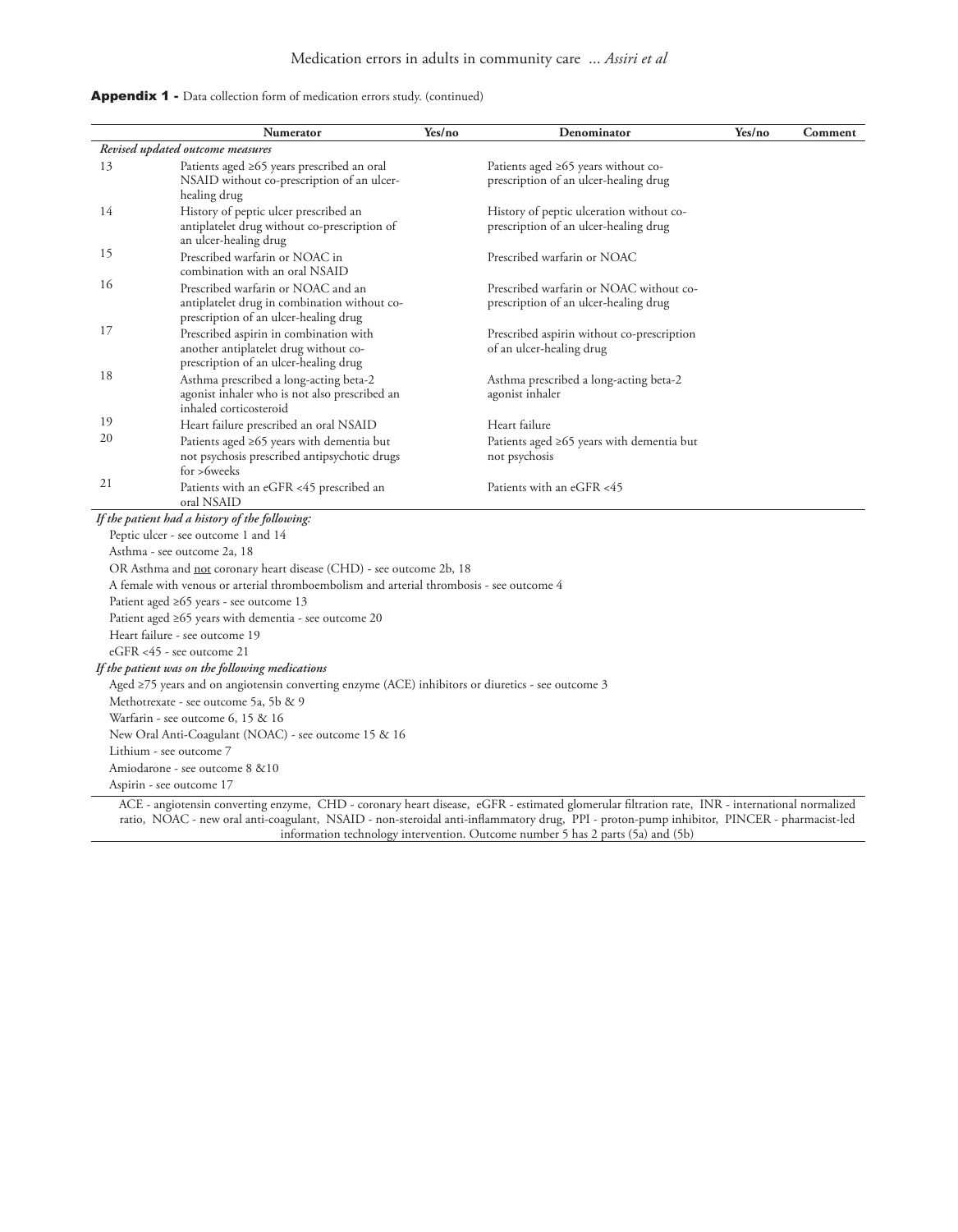| Item                         | No. | Item STROBE items                                                                                                                                                                                                                                                                                                                                                                                                                                                                                                                                                                                                                                                                                   | Location in<br>manuscript<br>where items<br>are reported | <b>RECORD</b> items                                                                                                                                                                                                                                                                                                                                                                                                                                                                                                                                                                                                                                                                                                          | Location in<br>manuscript<br>where items<br>are reported |
|------------------------------|-----|-----------------------------------------------------------------------------------------------------------------------------------------------------------------------------------------------------------------------------------------------------------------------------------------------------------------------------------------------------------------------------------------------------------------------------------------------------------------------------------------------------------------------------------------------------------------------------------------------------------------------------------------------------------------------------------------------------|----------------------------------------------------------|------------------------------------------------------------------------------------------------------------------------------------------------------------------------------------------------------------------------------------------------------------------------------------------------------------------------------------------------------------------------------------------------------------------------------------------------------------------------------------------------------------------------------------------------------------------------------------------------------------------------------------------------------------------------------------------------------------------------------|----------------------------------------------------------|
| Title and                    |     |                                                                                                                                                                                                                                                                                                                                                                                                                                                                                                                                                                                                                                                                                                     |                                                          |                                                                                                                                                                                                                                                                                                                                                                                                                                                                                                                                                                                                                                                                                                                              |                                                          |
| abstract<br>Introduction     | 1   | (a) Indicate the study's design with a commonly<br>used term in the title or the abstract<br>(b) Provide in the abstract an informative and<br>balanced summary of what was done and what was<br>found                                                                                                                                                                                                                                                                                                                                                                                                                                                                                              | 1                                                        | RECORD 1.1: The type of data used should<br>be specified in the title or abstract. When<br>possible, the name of the databases used should<br>be included.<br>RECORD 1.2: If applicable, the geographic<br>region and timeframe within which the study<br>took place should be reported in the title or<br>abstract.<br>RECORD 1.3: If linkage between databases<br>was conducted for the study, this should be<br>clearly stated in the title or abstract.                                                                                                                                                                                                                                                                  | 1                                                        |
| Background                   | 2   | Explain the scientific background and rationale for                                                                                                                                                                                                                                                                                                                                                                                                                                                                                                                                                                                                                                                 | 5                                                        |                                                                                                                                                                                                                                                                                                                                                                                                                                                                                                                                                                                                                                                                                                                              |                                                          |
| rationale<br>Objectives      | 3   | the investigation being reported<br>State specific objectives, including any prespecified                                                                                                                                                                                                                                                                                                                                                                                                                                                                                                                                                                                                           | 5                                                        |                                                                                                                                                                                                                                                                                                                                                                                                                                                                                                                                                                                                                                                                                                                              |                                                          |
| <b>Methods</b>               |     | hypotheses                                                                                                                                                                                                                                                                                                                                                                                                                                                                                                                                                                                                                                                                                          |                                                          |                                                                                                                                                                                                                                                                                                                                                                                                                                                                                                                                                                                                                                                                                                                              |                                                          |
| Study Design                 | 4   | Present key elements of study design early in the<br>paper                                                                                                                                                                                                                                                                                                                                                                                                                                                                                                                                                                                                                                          | 5                                                        |                                                                                                                                                                                                                                                                                                                                                                                                                                                                                                                                                                                                                                                                                                                              |                                                          |
| Setting                      | 5   | Describe the setting, locations, and relevant dates,<br>including periods of recruitment, exposure, follow-<br>up, and data collection                                                                                                                                                                                                                                                                                                                                                                                                                                                                                                                                                              | 6                                                        |                                                                                                                                                                                                                                                                                                                                                                                                                                                                                                                                                                                                                                                                                                                              |                                                          |
| Participants                 | 6   | (a) Cohort study - Give the eligibility criteria,<br>and the sources and methods of selection of<br>participants. Describe methods of follow-up<br>Case-control study - Give the eligibility criteria,<br>and the sources and methods of case ascertainment<br>and control selection. Give the rationale for the<br>choice of cases and controls<br>Cross-sectional study - Give the eligibility criteria,<br>and the sources and methods of selection of<br>participants<br>(b) Cohort study - For matched studies, give<br>matching criteria and number of exposed and<br>unexposed<br>Case-control study - For matched studies, give<br>matching criteria and the number of controls per<br>case | 6                                                        | RECORD 6.1: The methods of study<br>population selection (such as codes or<br>algorithms used to identify subjects) should<br>be listed in detail. If this is not possible, an<br>explanation should be provided.<br>RECORD 6.2: Any validation studies of<br>the codes or algorithms used to select the<br>population should be referenced. If validation<br>was conducted for this study and not published<br>elsewhere, detailed methods and results should<br>be provided.<br>RECORD 6.3: If the study involved linkage<br>of databases, consider use of a flow diagram<br>or other graphical display to demonstrate the<br>data linkage process, including the number of<br>individuals with linked data at each stage. |                                                          |
| Variables                    | 7   | Clearly define all outcomes, exposures, predictors,<br>potential confounders, and effect modifiers. Give<br>diagnostic criteria, if applicable.                                                                                                                                                                                                                                                                                                                                                                                                                                                                                                                                                     | 6                                                        | RECORD 7.1: A complete list of codes<br>and algorithms used to classify exposures,<br>outcomes, confounders, and effect modifiers<br>should be provided. If these cannot be<br>reported, an explanation should be provided.                                                                                                                                                                                                                                                                                                                                                                                                                                                                                                  |                                                          |
| Data sources/<br>measurement | 8   | For each variable of interest, give sources of<br>data and details of methods of assessment<br>(measurement).<br>Describe comparability of assessment methods if<br>there is more than one group                                                                                                                                                                                                                                                                                                                                                                                                                                                                                                    | 7                                                        |                                                                                                                                                                                                                                                                                                                                                                                                                                                                                                                                                                                                                                                                                                                              |                                                          |
| <b>Bias</b>                  | 9   | Describe any efforts to address potential sources<br>of bias                                                                                                                                                                                                                                                                                                                                                                                                                                                                                                                                                                                                                                        | 8                                                        |                                                                                                                                                                                                                                                                                                                                                                                                                                                                                                                                                                                                                                                                                                                              |                                                          |
| Study size                   | 10  | Explain how the study size was arrived at                                                                                                                                                                                                                                                                                                                                                                                                                                                                                                                                                                                                                                                           | 8                                                        |                                                                                                                                                                                                                                                                                                                                                                                                                                                                                                                                                                                                                                                                                                                              |                                                          |
| Quantitative<br>variables    | 11  | Explain how quantitative variables were handled in<br>the analyses. If applicable, describe which groupings<br>were chosen, and why                                                                                                                                                                                                                                                                                                                                                                                                                                                                                                                                                                 |                                                          |                                                                                                                                                                                                                                                                                                                                                                                                                                                                                                                                                                                                                                                                                                                              |                                                          |

Appendix 2 -The RECORD statement-checklist of items, extended from the STROBE statement that should be reported in observational studies using routinely collected health data.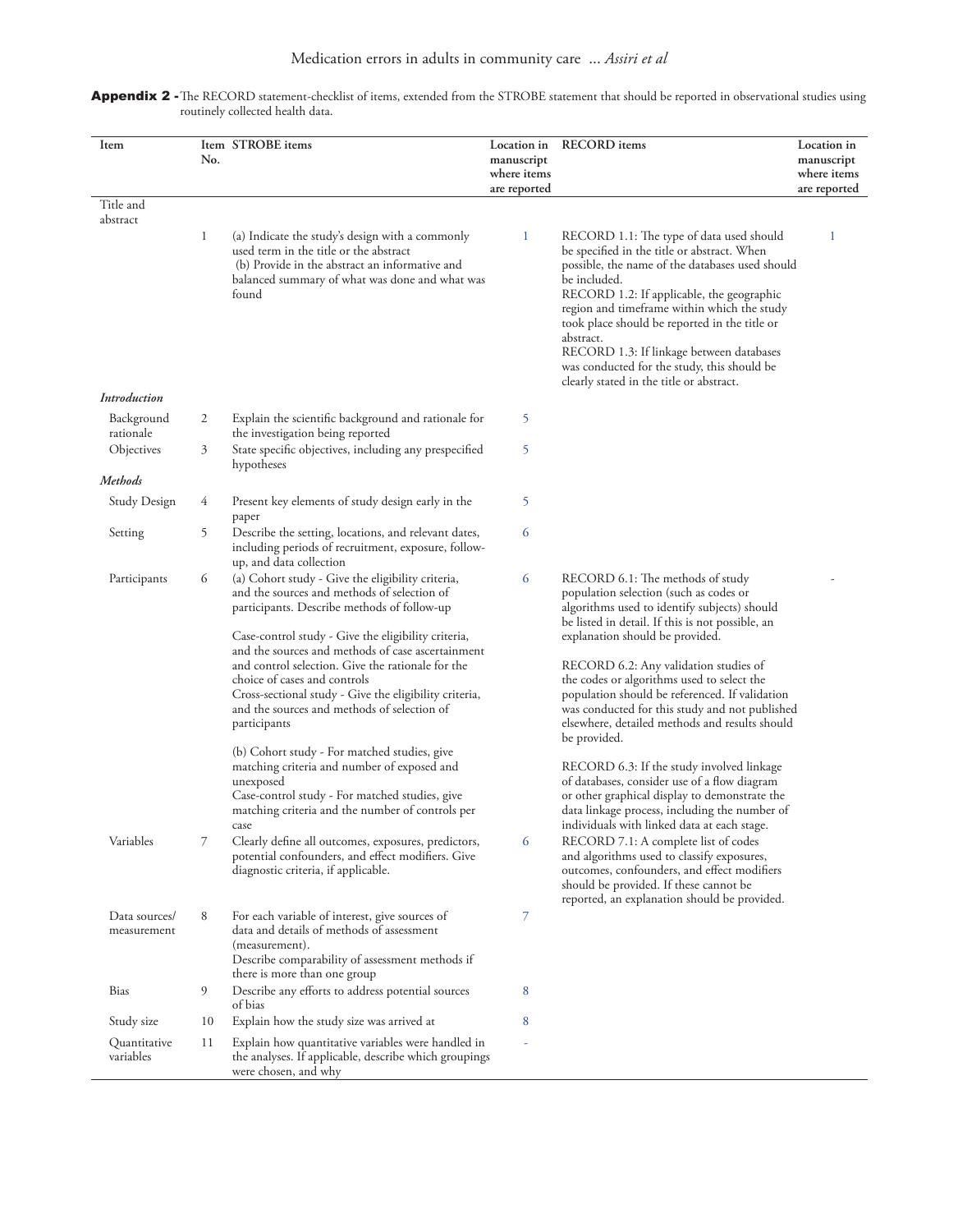### Appendix 2 - Data collection form. (continued)

| Statistical<br>methods                 | 12 | (a) Describe all statistical methods, including those<br>used to control for confounding<br>(b) Describe any methods used to examine<br>subgroups and interactions<br>(c) Explain how missing data were addressed<br>(d) Cohort study - If applicable, explain how loss to<br>follow-up was addressed<br>Case-control study - If applicable, explain how<br>matching of cases and controls was addressed<br>Cross-sectional study - If applicable, describe<br>analytical methods taking account of sampling<br>strategy<br>(e) Describe any sensitivity analyses | 8  |                                                                                                                                                                                                                                                                                                                                                   |   |
|----------------------------------------|----|-------------------------------------------------------------------------------------------------------------------------------------------------------------------------------------------------------------------------------------------------------------------------------------------------------------------------------------------------------------------------------------------------------------------------------------------------------------------------------------------------------------------------------------------------------------------|----|---------------------------------------------------------------------------------------------------------------------------------------------------------------------------------------------------------------------------------------------------------------------------------------------------------------------------------------------------|---|
| Data access<br>and cleaning<br>methods |    |                                                                                                                                                                                                                                                                                                                                                                                                                                                                                                                                                                   | 8  | RECORD 12.1: Authors should describe the<br>extent to which the investigators had access<br>to the database population used to create the<br>study population.                                                                                                                                                                                    | 8 |
| Linkage                                |    |                                                                                                                                                                                                                                                                                                                                                                                                                                                                                                                                                                   |    | RECORD 12.2: Authors should provide<br>information on the data cleaning methods used<br>in the study.<br>RECORD 12.3: State whether the study<br>included person-level, institutional-level,<br>or other data linkage across two or more<br>databases. The methods of linkage and<br>methods of linkage quality evaluation should<br>be provided. |   |
| Results                                |    |                                                                                                                                                                                                                                                                                                                                                                                                                                                                                                                                                                   |    |                                                                                                                                                                                                                                                                                                                                                   |   |
| Participants                           | 13 | (a) Report the numbers of individuals at each<br>stage of the study (e.g., numbers potentially<br>eligible, examined for eligibility, confirmed eligible,<br>included in the study, completing follow-up, and<br>analysed)<br>(b) Give reasons for non-participation at each stage.<br>(c) Consider use of a flow diagram                                                                                                                                                                                                                                         | 10 | RECORD 13.1: Describe in detail the<br>selection of the persons included in the study<br>(i.e., study population selection) including<br>filtering based on data quality, data availability<br>and linkage. The selection of included persons<br>can be described in the text and/or by means of<br>the study flow diagram.                       |   |
| Descriptive data 14                    |    | (a) Give characteristics of study participants (e.g.,<br>demographic, clinical, social) and information on<br>exposures and potential confounders<br>(b) Indicate the number of participants with<br>missing data for each variable of interest<br>(c) Cohort study - summarise follow-up time (e.g.,<br>average and total amount)                                                                                                                                                                                                                                | 11 |                                                                                                                                                                                                                                                                                                                                                   |   |
| Outcome data                           | 15 | Cohort study - Report numbers of outcome events<br>or summary measures over time<br>Case-control study - Report numbers in each<br>exposure category, or summary measures of<br>exposure<br>Cross-sectional study - Report numbers of outcome<br>events or summary measures                                                                                                                                                                                                                                                                                       | 12 |                                                                                                                                                                                                                                                                                                                                                   |   |
| Main results                           | 16 | (a) Give unadjusted estimates and, if applicable,<br>confounder-adjusted estimates and their precision<br>(e.g., 95% confidence interval). Make clear which<br>confounders were adjusted for and why they were<br>included<br>(b) Report category boundaries when continuous<br>variables were categorized<br>(c) If relevant, consider translating estimates of<br>relative risk into absolute risk for a meaningful time                                                                                                                                        | 11 |                                                                                                                                                                                                                                                                                                                                                   |   |
| Other analyses                         | 17 | period<br>Report other analyses done-e.g., analyses of<br>subgroups and interactions, and sensitivity analyses                                                                                                                                                                                                                                                                                                                                                                                                                                                    | 12 |                                                                                                                                                                                                                                                                                                                                                   |   |